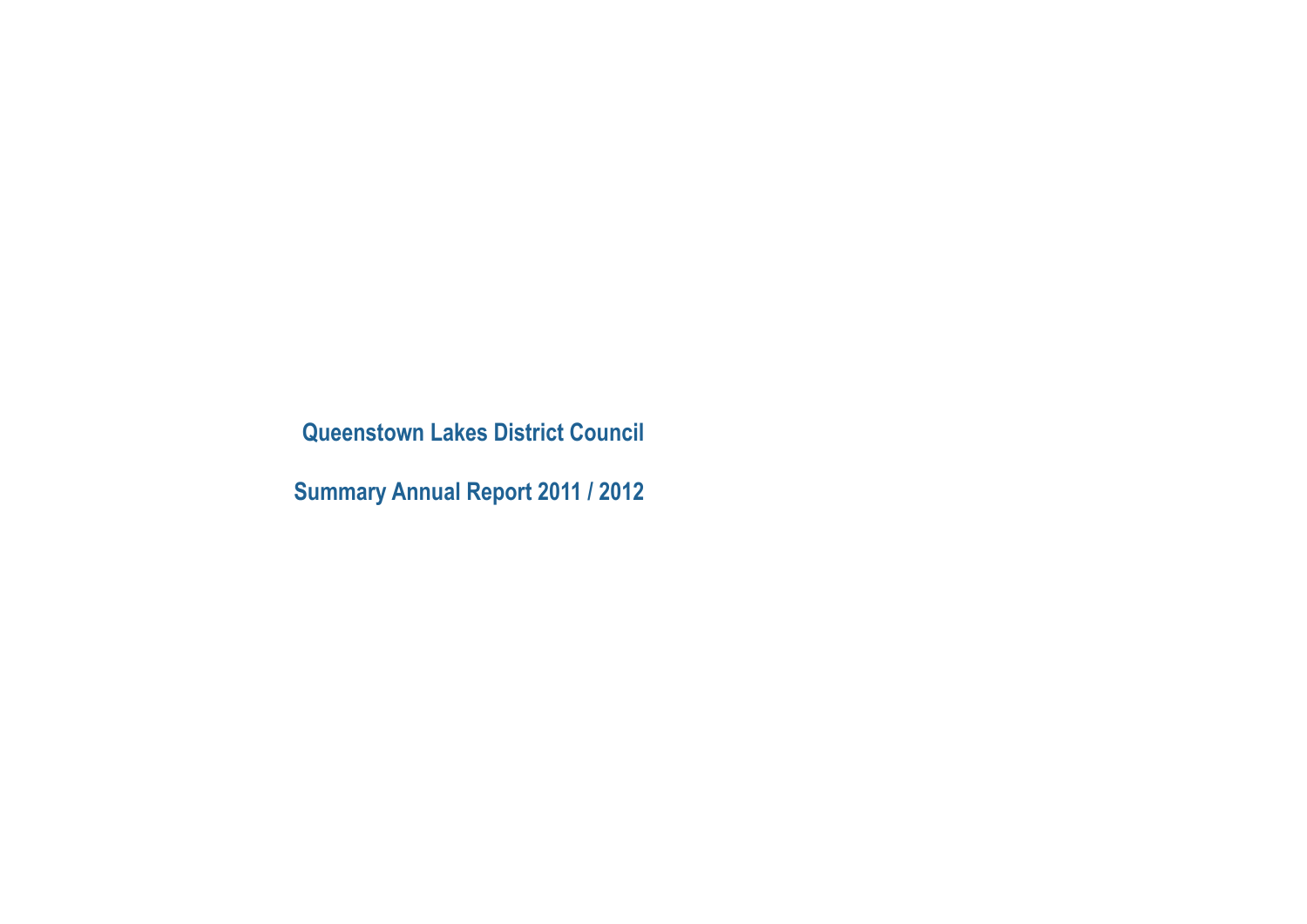### **Contents**

Section 98(4)(b) of the Local Government Act 2002 requires Council to make publicly available a summary of the information contained in its Annual Report. The specific disclosures included in the summary annual report have been extracted from the full annual report adopted by Council on 30 October 2012. The summary annual report can not be expected to provide as complete an understanding as provided by the full annual report. The full financial report dated 30 October 2012 has received an unqualified audit report. A copy of the full Annual Report can be obtained on the Council website - www.qldc.govt.nz

This summary annual report has been examined by the auditor for consistency with the full annual report. The auditor's report is included with this summary.

The Council's full annual report has complied with NZ GAAP and stated explicitly that they comply with NZ equivalents to IFRS (International Financial Reporting Standards) as applicable for public benefit entities. The summary annual report complies with FRS 43 - summary financial statements.

Conclusion.....................................................................................................................................................................8

#### **Summary Financial Information**

### **Contact Us**

**Council Offices**

Civic Centre 10 Gorge Road Private Bag 50072 Queenstown

Phone: 03 441 0499 Fax: 03 450 2223 Email: services@qldc.govt.nz Website: www.qldc.govt.nz

#### **Service Centres**

Arrowtown Library 58 Buckingham Street Arrowtown Phone: 03 442 1607

Wanaka Office 47 Ardmore Street Wanaka Phone: 03 443 0024 Fax: 03 443 8826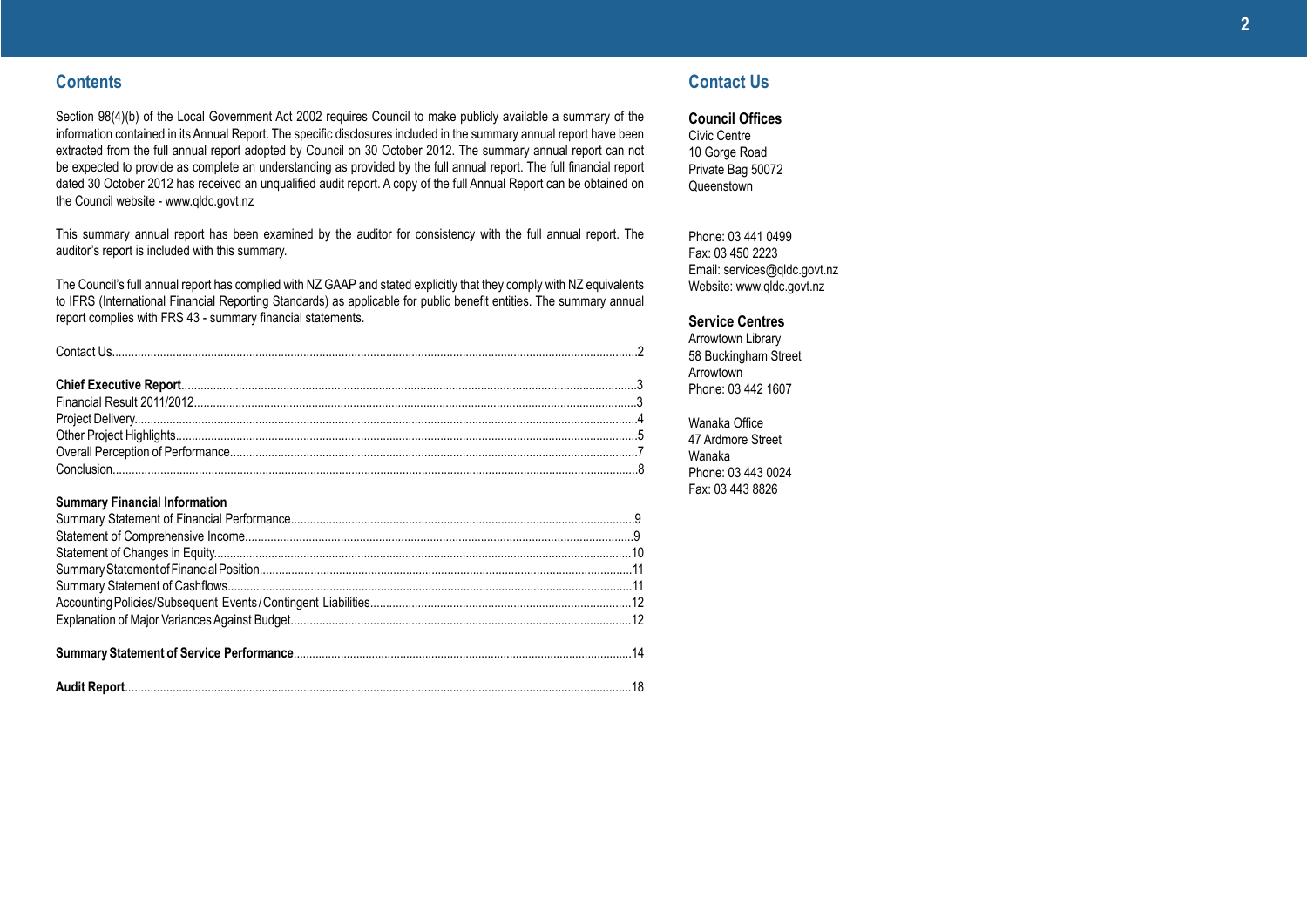### **Introduction**

The purpose of this Summary Annual Report is to represent fairly and consistently the major matters dealt with in the Annual Report.

The purpose of the Annual Report is to account for Council's achievements against objectives included in the 2011/2012 Annual Plan. The 2011/2012 year represents year three of the 2009 10-Year Plan. A revised 10-Year Plan was adopted in June, 2012.

The Council undertook significant consultation with the community during the 2010/11 year, resulting in the 2011/12 Annual Plan. Community participation strongly influenced a number of key decisions. Some of the key issues consulted through the Annual Plan process were:

#### Debt and Rates

Included in the budgets for 2011/12 were several proposals, which collectively reduced debt by an additional \$1.9m. These also impacted on rates, as approved budgets allowed for significant debt repayments over the next year with just over \$8m provided for. This was made possible through a combined approach of increased rate funding and applying the expected dividend to reduce debt.

#### Roading – level of service

Three options were consulted on in the 2011/12 Annual Plan involving road gritting, road oiling and the Crown Range. After considering submissions the Council decided to continue with gritting (based on revised funding arrangement with the New Zealand Transport Agency), cease road oiling due to environmental concerns but ensure oil can be privately purchased and any safety concerns are addressed. Note the Council will continue an on-going programme to Otta seal unsealed roads (a dust suppression seal with a seven year plus life expectancy).

#### Waste Management

The Council proposed paying lower rates (waste management charge) and maintain recycling user charges. This was supported through the submission process in the Annual Plan 2011/12.

#### Community Services Consolidation

The Council decided to defer a number of capital works in 2011/12 after a period of investment in previous years however it will continue to fund NZ Cycleways.

### **Financial Result 2011/2012**

The Council and its subsidiaries; Queenstown Airport Corporation, Lakes Leisure Limited and Lakes Environmental Limited, have reported a surplus of \$17.3m for the year. Each entity within the group has contributed to an improved financial result when compared to last year's \$6.6m group surplus. This is a very good result in continuing difficult economic conditions and has been based on stronger revenues and effective controls of costs during the period.

### **Explanation of Major Variances against Budget**

#### **Statement of Financial Performance**

The Council alone recorded an operating surplus of \$14.7m for the year. This is up from the \$0.6m surplus recorded last year Operating revenues were up by 18.6% on last year but below budget by 8.5% (see below). Operating costs were 4.5% under budget for the year and also down on last year by 2.5%. The reported surplus includes \$4.3m of unrealised losses pertaining to the revaluation of investment property. This follows a 2011 value reduction of \$1.6m.

Revenue was below estimate by \$8.9m for the year ended 30 June, 2012. The following major items (all relating to capital expenditure) contributed to this variance:

- Development contribution income was below budget by \$2.9m for the year principally because of the continued slowdown in consent related activity.
- Vested Assets (these are assets passed to Council through subdivision and include roads, infrastructure and reserves) were \$2.5m below budget for the year.
- Roading subsidy was \$3.5m under budget for the year, mainly as a result of reduced roading capital expenditure due to the timing and deferral of some projects.

Operating expenditure was \$3.6m (4.5%) below budget for the year ended 30 June 2012. This is very pleasing and means that we were able to stay within budget from an operating perspective. It has been achieved through savings across most activities. These are the major items; mostly positive, that contributed to this variance:

- Interest expense for the year is \$1.93m less than budget. This is a result of the deferral of some capital works and lower than expected interest rates.
- Staff related costs for the year are \$0.56m lower than budget. This is a result of fewer staff being employed and modest increases to remuneration for the year.
- Depreciation expense for the year is \$0.17m lower than budget. This is a non-cash item and relates primarily to the timing of project expenditure and lower than anticipated levels of vested assets.
- Legal costs for the year are \$0.26m below budget. This variance is mostly due to the reduced cost of planning legal expenses including appeals.
- There is \$1.4m of project expenditure that was classified as capital expenditure within the budget but has been charged as an operating expense for the year. This is not an over-spend as there is budget provided to cover it.
- The balance of the positive variance of \$1.5m relates primarily to reduced maintenance and operational costs for utilities, roading and community services.

### **Big Issues**

#### **10-Year Plan**

A 10-Year-Plan Steering Committee comprising elected members and staff was established in 2009 when the total forecast external debt was \$393 million. At that time forecast debt in the later years (2013-19) of the 10-Year Plan was unaffordable. The group has spent three years reviewing operating and capital expenditure, prioritising projects and focusing on debt reduction. This work continued successfully during the 2011/12 year culminating in the adoption of an affordable 10-Year-Plan 2012-22 in June 2012.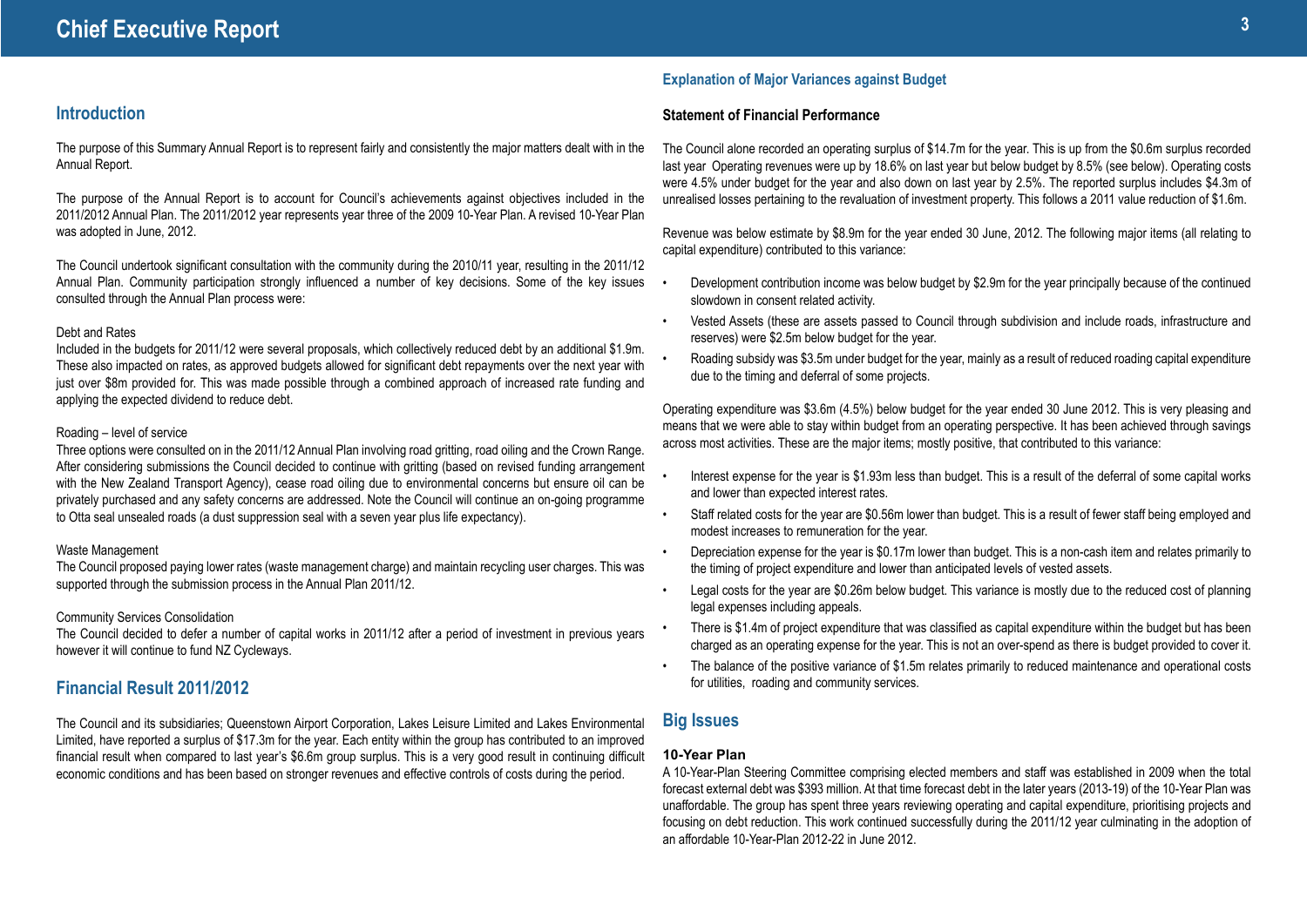#### *Debt reduction*

Water demand management was identified as showing the greatest potential for saving (\$72.4 million from the 10- Year Plan capital programme). A review of infrastructure projects revealed potential savings of \$65.8 million, mainly through prioritisation and improvements to cost estimating methodology and market conditions. The revised 10 year capital expenditure programme with \$167.8million in savings has been incorporated in the financial models for development contributions and the 10-Year Plan. It showed peak debt levels in 2018/19 reducing by 32%, a reduction of \$125.7 million. Financial affordability has been the number one key driver over the last three years. The following graph shows a comparison of the 2012 10-Year Plan for capital works and external debt over the 10-Years. The improvement in the debt position is very obvious as the gap between the two lines is over \$220 million.

#### **10 Year Financial Comparison – External Debt vs Capital Works**



#### *Value for money*

The 2011/12 year saw a significant drive towards value for money, which included a three waters contract review, a reduction in the staff costs and a review of organisational performance management.

### Project Shotover

This project is outlined in more detail on pg 81, however it should be acknowledged that a significant amount of work was done on this project to address affordability. The Council consulted on a treatment proposal only, recommending removal of 31% of the cost (\$8.8 million) by deferring disposal to land. Council consulted on the rate impact of 10-15% in 2016/17.

### *Wanaka Sports Facility*

This project is outlined in more detail on pg 70 An important part of the 10-Year Plan consultation was ensuring the Wanaka community was consulted over the cost and the impact on rates, which will increase by 2.35% in 2015/16.

### **Project delivery**

#### **What have we delivered?**

Here are some of the projects that have been delivered during 2011/12:

#### **Infrastructure**

A reduction in growth and the deferral of projects and savings - due to closer scrutiny by staff - are key reasons the Council district-wide infrastructure capital works was \$10.9 million under budget for the 2011/12 (\$20.1 million under budget for the 2010/11 year). A significant amount of the under-expenditure has been in roading and wastewater projects. In total this is a budget underspend of 26.5%. There were several reasons for the under expenditure:

- Short term deferrals.
- Long term deferrals (where a project may be set back for 5-10 years or more).
- Savings (where a project or part of a project is not needed or the scope can be reduced without changing the level of service).

The key advantage is that this means less borrowing on the part of the Council and therefore less debt. For work in progress but not completed in the financial year, funds have been carried forward into 2012/13 to allow completion.

The following projects were completed in the 2011/12 year:

- Wastewater: Frankton Beach Pump Upgrade (Wastewater). Started 2011/12, completed September 2012 (cost \$3.87 million).
- Water Supply: Arrowtown Reservoir Stability (cost estimate \$292,750).
- Water Supply: Arrowtown Burst Valve (cost estimate \$222,695)
- Roading: Hensman- Edinburgh Upgrade (cost estimate \$981,027)
- Roading: Adamson Drive Upgrade (cost estimate \$881,278)
- Roading: Centennial Avenue Upgrade (cost estimate \$574,410)
- Roading: Buckingham Upgrade (cost estimate \$412,128)
- Roading: Littles Road Upgrade (cost estimate \$648,388)
- Roading:Perkins West Upgrade (cost estimate \$187,124)

#### **Community**

Key projects included the Queenstown Cycleway, Earnslaw Park Toilets and the Wanaka Sports Facility. Funds were carried forward for the latter two projects and the toilets are subject to on-going consultation with a decision anticipated in October 2012. The Wanaka Sports Facility has proceeded to a hearing on the designation (September 2012). The Queenstown Cycleway project is a major enhancement to the local trails network. In conjunction with the Wakatipu Trials Trust, this project is on target for its official opening on October 18, 2012.

Consolidation in Community Services expenditure continues, however a number of important minor projects have been listed under Delivering Community Outcomes.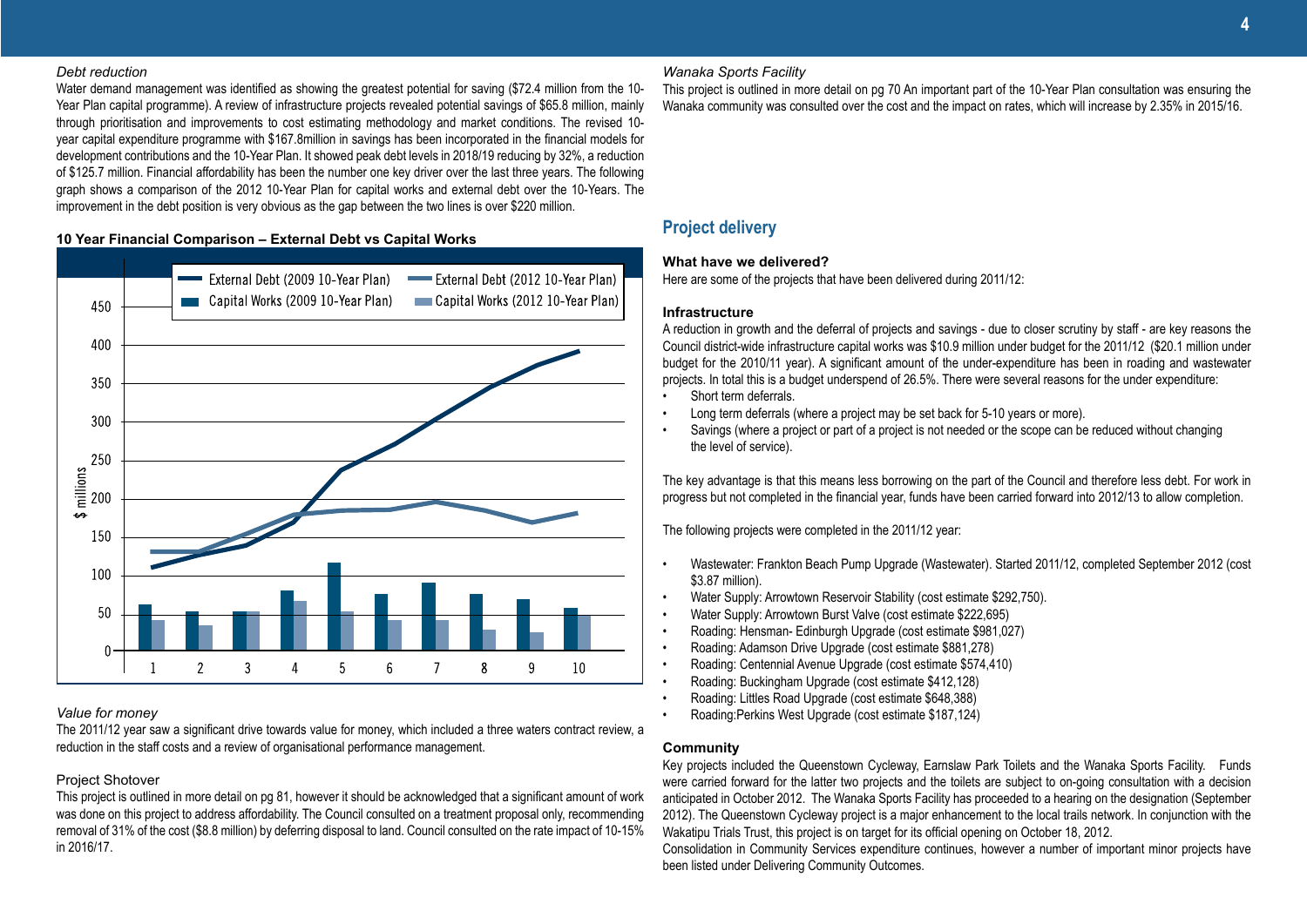### **Other Project Highlights**

#### **Shaping our Future - Consultation**

This is a community driven project of major significance to the Council as it brings together residents, business, local government and other agencies to debate the important issues for the future of the district. The first community forums commenced in the last financial year and have focused initially on the economic future and events in the district. The forums have been well attended. Ultimately the work being undertaken by the community has fed into the 10-Year Plan process where appropriate. The Council provided \$25,000 to the Shaping Our Future process to allow for a visioning component in 2011/12.

#### **Wanaka Sports Facilities/Aquatic Centre**

In March 2011 the Council took a decision on the location of the proposed Wanaka facility. The decision was to locate the new facility, future aquatic centre and associated courts on land located on Three Parks and North Three Parks. It is scheduled to be constructed in the next four years. The 10-Year Plan 2009 has \$10.6 million to build the sports facility. Work was on-going in the 2011/12 year. The Stage one project (indoor sports facility and hard court area) is scheduled to commence next year (2013).

#### **Shotover Delta – flood protection**

Work has continued on the \$1.2 million Shotover Delta training and revetment line, which was completed in the later part of 2011. The structure is a joint venture between the Council and the Otago Regional Council and is designed to mitigate flooding by channelling the Shotover River at peak flows.

#### **Project Shotover**

Council has continued to work towards the upgrade of the Wakatipu Waste Treatment Plant by 2014 (when the current consent expires). The existing system is continuing to deliver for the short to medium term with minor upgrades that have been undertaken in the 2011/12 year and are on-going including the de-sludging of the ponds (commenced in April 2012 and to be completed in October 2012 with an estimated cost of \$1 million) and carrying out some other operational improvements. Staffs has continued to engage with the various stakeholders and interested and affected parties, with significant consultation on the project taking place in the 2012 10-Year Plan. The \$27.1 million project is to be tendered 2012/13.

#### **Delivering Community Outcomes:**

### **Sustainable growth management and Quality landscapes, natural environment and enhanced public access**

#### **District Plan Review**

A three year project was commenced that aims to notify a reviewed District Plan in November 2013. A project plan for the review has been agreed by Council. Initial consultation and monitoring reports have been undertaken and the project is currently meeting timelines. Our aim of the review is to simplify the plan and to:

- Protect the natural environment and landscape values of the District.
- Ensure that growth is provided for in appropriate locations.
- Ensure new development is of high quality.
- Ensure the future social and economic wellbeing of the District.

#### **District Plan**

Following the resolution of the only outstanding matter (financial contributions) the District Plan was made fully operative in December 2009.

*Plan Changes Notified* None

*Private Plan Changes Notified* Plan Change 43 Frankton Mixed Use Zone

#### *Plan Changes Under Appeal*

Plan Change 19 Frankton Flats (B) Plan Change 24 Community and Affordable Housing Plan Change 26 Wanaka Airport Plan Change 34 Remarkables Park Plan Change 36 Wanaka Industrial Zoning Extension Plan Change 41 Shotover Country

*Plan Changes Operative* Plan Change 18 Mount Cardrona Plan Change 27A Updating Noise Measurement and Assessment Standards Plan Change 30 Urban Boundary Framework Plan Change 37 Quail Rise

#### **Wilding Tree Strategy Rollout**

The Wilding Control Group was set up in April 2009 to meet the communities desire to see wilding conifers controlled. Spend and total area cleared over the last two years is displayed below:

| <b>Operational Year</b> | <b>Total Ha Controlled</b> | WCG Spend | <b>DOC Spend</b> | Total Spend |
|-------------------------|----------------------------|-----------|------------------|-------------|
| 2010-11                 | 10.332                     | \$260.500 | \$365,000        | \$625.500   |
| 2011-12                 | 7.397                      | \$402.200 | \$235,600        | \$637,800   |

QLDC contributes \$129,000 to the group and the other funding has come from Central Lakes Trust, Lottery Grants Board, Skyline Enterprises, LINZ and Landowners.

#### **Trails**

The Upper Clutha Tracks Trust and the Wakatipu Trails Trust continue to deliver outstanding results. The UCTT has worked with Council and DOC to form the Clutha River Track and the Glendhu Bay Track and the WTT has assisted Council with the completion of the Kelvin Peninsula Track upgrade. With assistance and support from the Council WTT was also successful in receiving approval for \$1.8m of funding from the Government for the development of the Queenstown Trail. The trust has worked to secure access for the New Zealand Cycleway and officially opens in October 2012.

Council also increased the trail maintenance budget by \$20,000 for increased maintenance on QLDC mountain bike trails.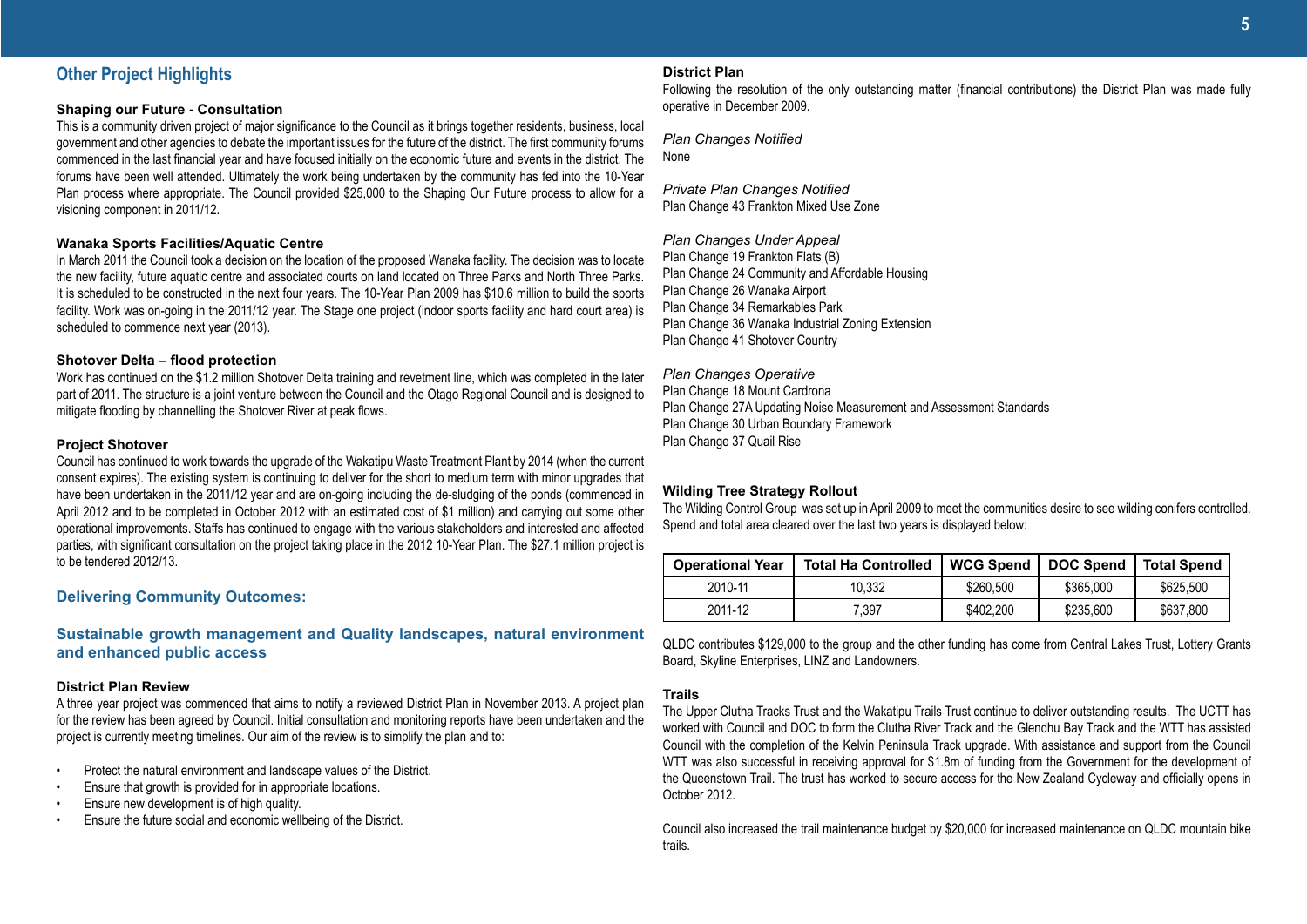#### **Cardrona**

The Council has allowed for \$200,000 capital budget for possible Cardrona land acquisition, in anticipation of the disposal of abandoned land by the Public Trust. This would allow for reserve to be created.

#### **A safe and healthy community that is strong, diverse and inclusive for people of all age groups and incomes.**

#### **Summerdaze**

Another successful Summerdaze programme was held with strong attendance from locals and residents. Summerdaze is a celebration of summer, held across all communities and includes New Year's Eve celebrations in Queenstown and Wanaka.

#### **CCTV**

CCTV is now operating in Wanaka and Queenstown, with a total of \$150,000 for instalment committed in 2011/12. Council further agreed to increase the budget for Wanaka Town Centre Improvements by \$25,000 for implementation of CCTV in association with the Queenstown project. Council has now also installed security cameras in the Queenstown town centre. Council is also continuing to provide funding for Queenstown Community Guides as a first response and crime prevention initiative. Council has also continued to support the 'Mellow Yellow' initiative involving close co-operation between police, bar staff and the community guides. Council is grateful to Queenstown and Wanaka police for their on-going commitment to this project.

#### **Affordable Housing**

The Council continues to implement 15 ongoing actions of the Housing our People in Our Environment (HOPE) Strategy (adopted June 2005). The Queenstown Lakes Community Housing Trust has delivered 55 homes (2011/12). Stage 1 of five homes at Nerin Square, Lake Hayes Estate was completed in December 2009. Construction of Stage 2 (22 homes) is well underway. In a survey undertaken in 2011/12 by the QLCHT, 76% of ratepayers wanted Council to be engaged with the issue of affordable housing. Plan Change 24: Affordable and Community Housing (adopted by Council in December 2008) continues to be with the Environment Court (2012).

#### **Lakes Leisure**

The 2011/12 period has seen the fourth full year of operation for Lakes Leisure Limited, which commenced in February 2008. The not for profit Council Controlled Organisation completed the aquatics project in October 2009 with the opening of the Alpine Health and Fitness Centre. Lakes Leisure has enjoyed a significant increase to visitors and strong satisfaction levels reflected in the 2012 satisfaction survey. Notably a new question about satisfaction with the Aquatic Centre achieved 91.9% satisfaction.

#### **Wanaka Skate Park Extension**

The Council brought forward \$180,000 capital budget for Stage 1 of the extension to Wanaka Skate park (assumes \$60,000 to come from local fundraising).

#### **Effective and efficient infrastructure that meets the needs of growth.**

#### **Transport and Carparking Strategy**

Safety continued to be a key focus of 2011/12 and is part of our road upgrade program. We worked to improve areas with poor safety performance. Initiatives include such things as School Travel Safety Plans and the winter gritting and de-icing. We have also had a focus on the smoothness of road pavements as this can help reduce vehicle operating costs and improve travel comfort. Council continues with carparking initiatives (to enable debt associated with the parking facilities to be reduced), encouraging commuters to consider the range of travel choices, and to free up parking for visitors to the Queenstown town centre. This has impacted on the level of satisfaction with carparking in the 2012 survey.

#### **Key roading projects**

#### Emergency Reinstatement Works

In 2011/12 the district experienced 3 snow events, 1 wind events and one localised flood event that all required emergency reinstatement work. As a consequence of the snow events Council was not able to meet its level of service as regards ensuring roads are not closed for longer than 12 hours following an event.

#### Glenda Drive Notice of Requirement

The implementation of a joint project to install a new state highway roundabout and local roading links in the vicinity of the SH6/Glenda drive intersection has been delayed by an Environment Court appeal against the notice of requirement. The substantive issues were resolved in 2011/12 and it is expected that construction of the roading works will happen in 2012/13.

#### Ardmore Brownston

The completion of the design of the new roundabout – which forms a key part of the overall Ardmore Brownston Street project – and the resolution of property issues has taken longer than expected due to the importance of resolving property access and safety issues. Construction of the new roundabout is expected to commence in spring 2012.

#### *Malaghans Road Site 5*

This will be completed in December 2012 at an estimated cost of \$1.7 million.

#### *Crown Range* Upgrades of \$1.3 million 2011/12 have continued.

#### *Glenorchy Road*

The Glenorchy Road Upgrade commenced in 2011. The project is estimated to cost \$1.8 million

#### *Mt Aspiring Road*

This project, estimated to cost \$1.78 million, commenced in March 2012 and will be completed in November 2012.

#### *Gorge Road – Stage 2*

This project, estimated to cost \$1.7 million, commenced in December 2011 and will be completed in November 2012.

#### **Water supply demand management**

The 2009 10-Year-Plan included expenditure for implementing water supply demand management initiatives. It did not include any evaluation of the potential savings resulting from these initiatives. This analysis has now been undertaken at a high level as part of the capital review.

The work to date has shown that demand management together with improved engineering solutions will enable postponement of a significant proportion of the water supply capital expenditure identified in the 2009 10-Year Plan. We know that the amount of water used is high and our biggest challenge is managing the summer peaks.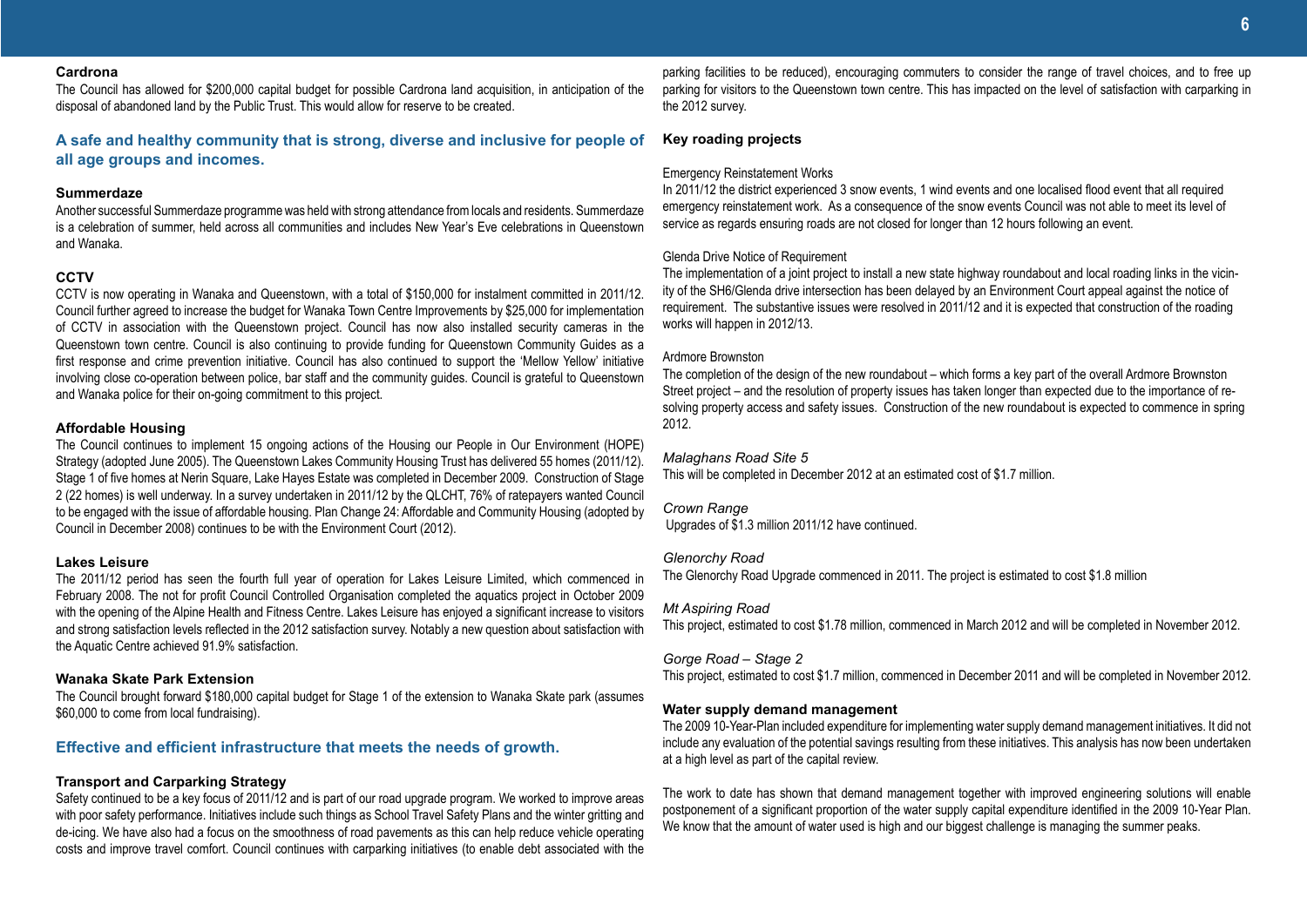The achievement 2011/12 shows per household use of 542 litres per day against a target of 550 litres, however leakage continues to be a significant issue. Leak detection work has been ongoing. In 2011/12 Council continued to work towards strategies to reduce the projected capital expenditure to \$72.4 million in the next 10-Years (\$171 million in 2009).

#### **Algae**

The Council received a report containing recommendation regarding the Lake Wanaka algae issue in March 2011. As a result of this investigation two streams of work were undertaken, being a 'micro-filtration' trial and a survey of the topography of the lakebed. Other works have been undertaken to reduce the effect of this problem, including regular cleaning of the lake intakes and investigation of extending the intakes to a greater depth. Monitoring is ongoing. This body of work in the 2011/12 year informed consultation in the 10-Year Plan (2012), which resulted in continuing with managing the problem at the 'point of use', as opposed to investing \$6.6 million in a treatment plant.

#### **Waste Management**

In October 2011 the Wanaka recycling contract was awarded to a new contractor. The contract (six years with a possible extension of up to three years) was awarded to Smart Environmental Limited (SEL) over two other tenders, including Wanaka Wastebusters. The decision was a difficult but, ultimately, clear cut in terms of delivering value for money to the ratepayer. SEL already holds the processing contract for recycling in the Wakatipu Basin, utilising an automated sorting plant at the Wakatipu Recycling Centre. The company had the capacity to extend its services to include Wanaka recyclables. Through a number of efficiencies, SEL's contract price more than halved the existing recycling budgets, while still delivering on the environmental attributes embedded in the tender procedure.

#### **Hawea**

The Council approved a 'one-off' capital grant of \$120,000 for a project to extend the Hawea Community Centre. It also agreed to bring forward \$10,000 capital budget for a Norski Toilet at John Creek, Hawea. A further \$10,000 was brought forward from the capital budget for Hawea foreshore improvements.

#### **High quality urban environments respectful of the character of individual communities.**

#### **Urban Design and Urban Design Guidelines**

In the 2011/12 year there were 10 Queenstown Urban Design Panel review meetings, compared with 15 in the previous 12 months. The Wanaka Panel reviewed five projects compared to two in the previous 12 months. This continues to reflect a lower level of development in the Upper Clutha. Following public consultation in October 2011, the Cardrona Village Character Guideline was adopted by Council in January 2012.

#### **A strong and diverse economy.**

#### **Small Community Grants**

Community grants were made available to our 'smaller community' associations to cover administration and maintenance costs on community owned facilities. The funding (total of \$50,000 per annum) was also granted to assist with a number of landscaping and beautification projects throughout the district.

#### **Funding**

The Council continued to commit to its ongoing funding of its promotional bodies, the film office and community grants (including the heritage grants).

#### **Economic model**

The Council included funding in the 2011/12 Annual Plan to provide \$25,000 to allow for the purchase of a district-wide economic model.

#### **Preservation and celebration of the district's local cultural heritage.**

#### **Lakes District Museum**

The museum receives an annual grant of \$40,000 from the Council. It offers an essential window into our district's heritage and sustains an invaluable and rich archive of historic material. Notably the museum has held some outstanding exhibitions in its gallery space in the previous year.

#### **Gold 150th Celebration**

October 2012 will make the anniversary for the discovery of gold in our Otago. This celebration has been two years in the making. The 2011/12 Annual Plan approved funding assistance of \$30,000 to celebrate 150th Anniversary of the discovery of gold in Otago.

#### **Heritage Strategy**

In May 2008 the Council established the Heritage Strategy working party whose role was to develop a heritage strategy that provides for the proactive future management of historic heritage in the district. The working party developed a draft heritage strategy which was released for community feedback in September 2009, finalised in March 2010. The Council adopted the strategy in April 2010 and during Annual Plan 2011/12 deliberations approved a one-off grant to establish a Queenstown Lakes District Heritage Trust of \$5,000. The Trust has now been established.

#### **Wanaka Cemetery**

The Council approved a one-off grant to the Upper Clutha Historic Records Society of \$2,000 towards memorial wall project in the Wanaka Cemetery.

#### **Overall Perception of Performance**

#### **Overall Performance QLDC**

Our 2008/2009 Residents' Satisfaction and Opinion Survey introduced a new methodology which offered the opportunity for those participating to choose a neutral position (this is known as a 5-point system). Previously participants were asked to mark either satisfied or dissatisfied.

The move to the 5-point system is considered to be 'best practice' methodology because it shows the true level of satisfaction and dissatisfaction. For the purposes of reporting against 4-point targets, the achievements contained in the report are re-calculated to a 4-point scale.

Overall, on the basis of the 4-point scale we have seen a decrease in satisfaction with the Council being 78.5% satisfaction 2012 (86 % 2011). However this remains higher than 2010 (76%) and 2009 (73.1%). Wanaka residents were less satisfied, affecting the percentage, while Queenstown and Out of Town ratepayers were the most satisfied.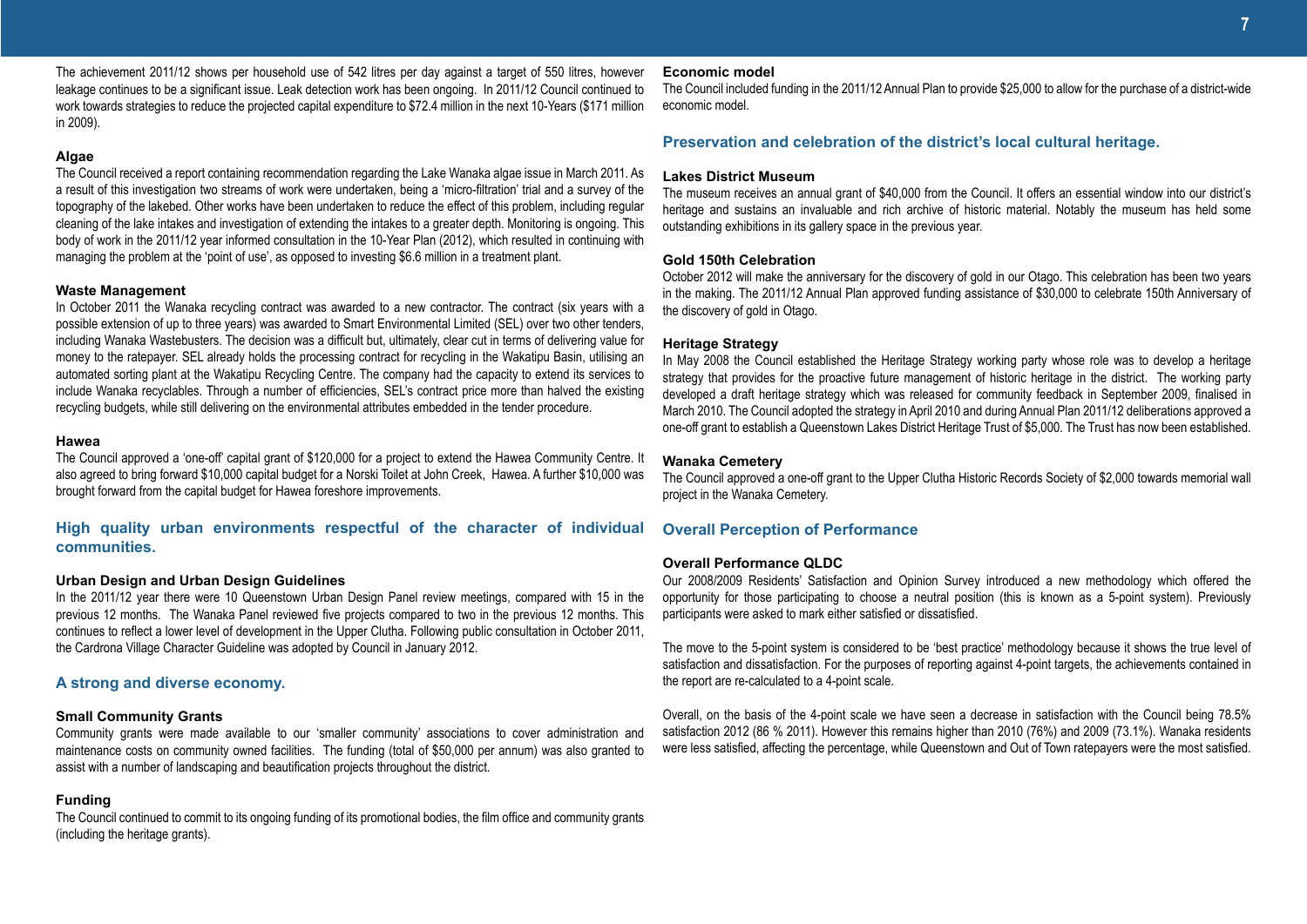#### **Conclusion**

This financial year the Council has continued to focus on addressing cost, debt levels and value for the ratepayer. It is good news that the Council can report a satisfactory financial result for 2011/12.

The Council continues to have a strong policy framework. The work begun in 2009/10 to take financial stock, reforecast debt levels and to scrutinise the work programme has been substantial. It has enabled the Council to put down a sound financial framework for the long term future. The previous drive to deliver projects has been strengthened by more careful prioritisation and to look for greater cost effectiveness in the projects and services the Council carries out on behalf of the Communities it serves.

QLDC continues to face uncertainty in the pace of change and the rate of growth. There are some challenges ahead for example in how we manage our water resources, Project Shotover (Wakatipu wastewater disposal to land) and in delivering the Wanaka Sports facilities in a location and to a standard of which the whole District can be proud. The Council has demonstrated a commitment to our communities to provide good services and real value. One of our biggest challenges was to deliver an affordable 10-Year-Plan in 2012, this has now been achieved.

#### **Thanks**

The Council's aim is to deliver outstanding services and value for the communities it serves and to do this always depends upon the efforts of many people. My thanks go to:

Our people (all the staff, contractors and Council Controlled Organisations) who work hard to deliver great service.

The elected members – thank you for the enormous contribution you have personally made in your second year of office.

Community and special interest groups, residents and non resident ratepayers, who take time to give feedback and to participate in consultation meetings and whose engagement informs the Council to make better decisions.

And finally to the media who inform the debate.

#### **Stewart Burns**

#### **Acting Chief Executive Queenstown Lakes District Council**

30 October 2012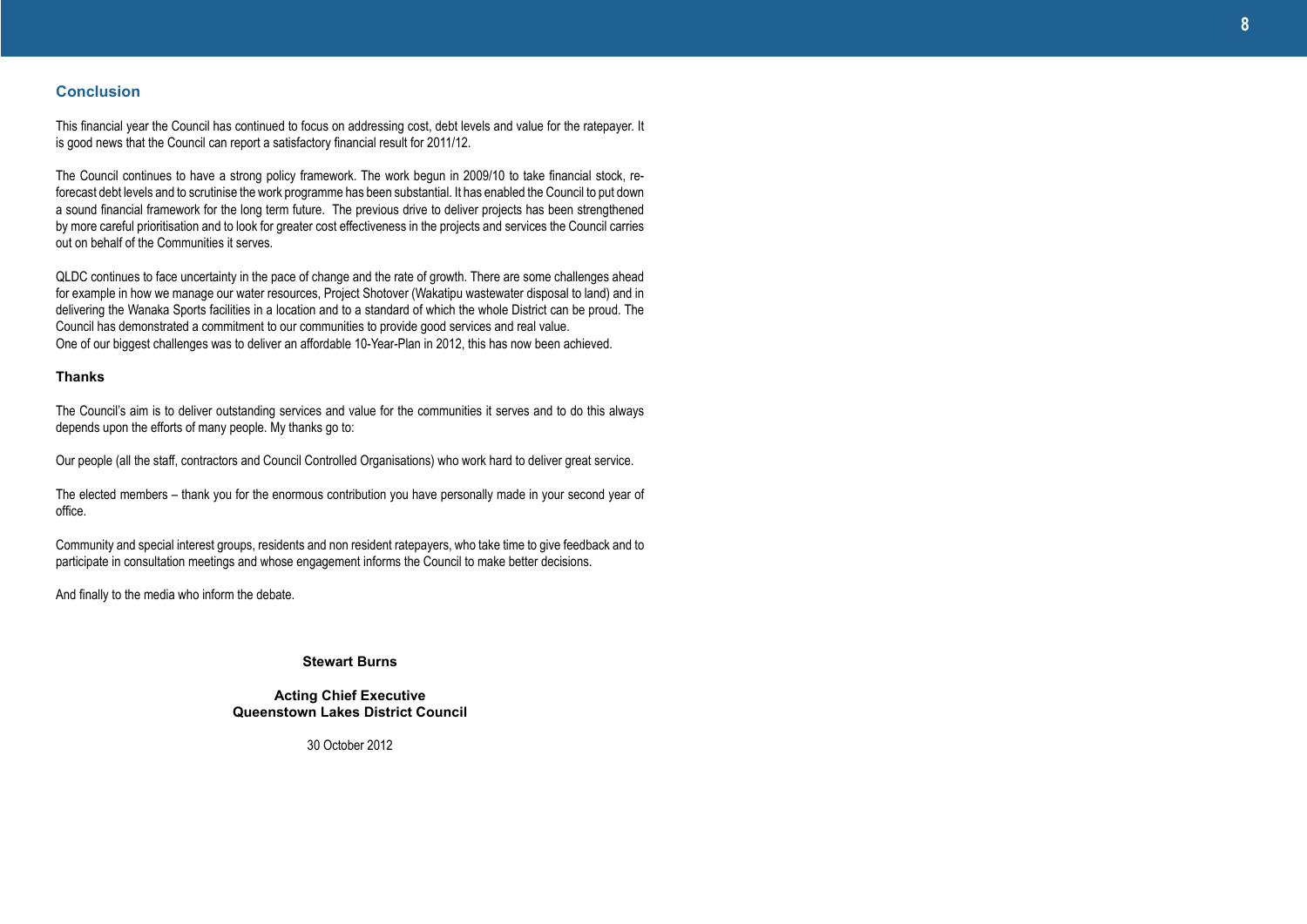## **<sup>9</sup> Summary Financial Information**

## **Summary Statement of Financial Performance Council Group Group Group Group Group Group Group Group Group Group Group Group Group Group Group Group Group Group Group Group Group**

|                                           |        | Council       |        | Group   |         |  |
|-------------------------------------------|--------|---------------|--------|---------|---------|--|
|                                           | 2012   | <b>Budget</b> | 2011   | 2012    | 2011    |  |
| For the Financial Year Ended 30 June 2012 | \$'000 | \$'000        | \$'000 | \$'000  | \$'000  |  |
| <b>Total income</b>                       | 91,709 | 105,931       | 79,565 | 113,381 | 103,209 |  |
| <b>Expenditure</b>                        |        |               |        |         |         |  |
| Employee benefits expense                 | 7,933  | 8,494         | 7,881  | 17,191  | 17,145  |  |
| Depreciation and amortisation expense     | 17,397 | 17,568        | 16,545 | 21,251  | 19,951  |  |
| Finance costs                             | 6,470  | 8,403         | 6,469  | 7,688   | 7,465   |  |
| Other expenses                            | 45,219 | 46,184        | 48,117 | 47,961  | 50,381  |  |
| <b>Total operating expenditure</b>        | 77,019 | 80,649        | 79,012 | 94,091  | 94,942  |  |
| Surplus/(Deficit) before income tax       | 14,690 | 25,282        | 553    | 19,290  | 8,267   |  |
| Income tax expense                        |        |               |        | 2,018   | 1,684   |  |
| Surplus/(Deficit) for the period          | 14,690 | 25,282        | 553    | 17,272  | 6,583   |  |
| Surplus/(Deficit) attributable to:        |        |               |        |         |         |  |
| - Council                                 | 14,690 | 25,282        | 553    | 15,982  | 5,381   |  |
| - Non controlling interest                |        |               |        | 1,290   | 1,202   |  |
|                                           | 14,690 | 25,282        | 553    | 17,272  | 6,583   |  |

## **Statement of Comprehensive Income**

|                                                   |        | Council                  |        |          | Group  |
|---------------------------------------------------|--------|--------------------------|--------|----------|--------|
|                                                   | 2012   | <b>Budget</b>            | 2011   | 2012     | 2011   |
| For the Financial Year Ended 30 June 2012         | \$'000 | \$'000                   | \$'000 | \$'000   | \$'000 |
| Surplus/(Deficit) for the period                  | 14,690 | 25,282                   | 553    | 17,272   | 6,583  |
| <b>Other Comprehensive Income</b>                 |        |                          |        |          |        |
| Gain/(Loss) on revaluation                        |        | $\overline{\phantom{a}}$ | 70,543 |          | 70,543 |
| Cash flow hedges                                  |        |                          |        | (1, 164) | (357)  |
| Income tax relating to other comprehensive income |        |                          |        | 326      | 100    |
| Share revaluation                                 |        |                          | (8)    |          | (8)    |
| <b>Total Comprehensive Income</b>                 | 14,690 | 25,282                   | 71,088 | 16,434   | 76,861 |
| Attributable to:                                  |        |                          |        |          |        |
| - Council                                         | 14,690 | 25,282                   | 71,088 | 15,354   | 75,724 |
| - Non controlling interest                        |        |                          |        | 1,080    | 1,137  |
|                                                   | 14,690 | 25,282                   | 71,088 | 16,434   | 76,861 |

÷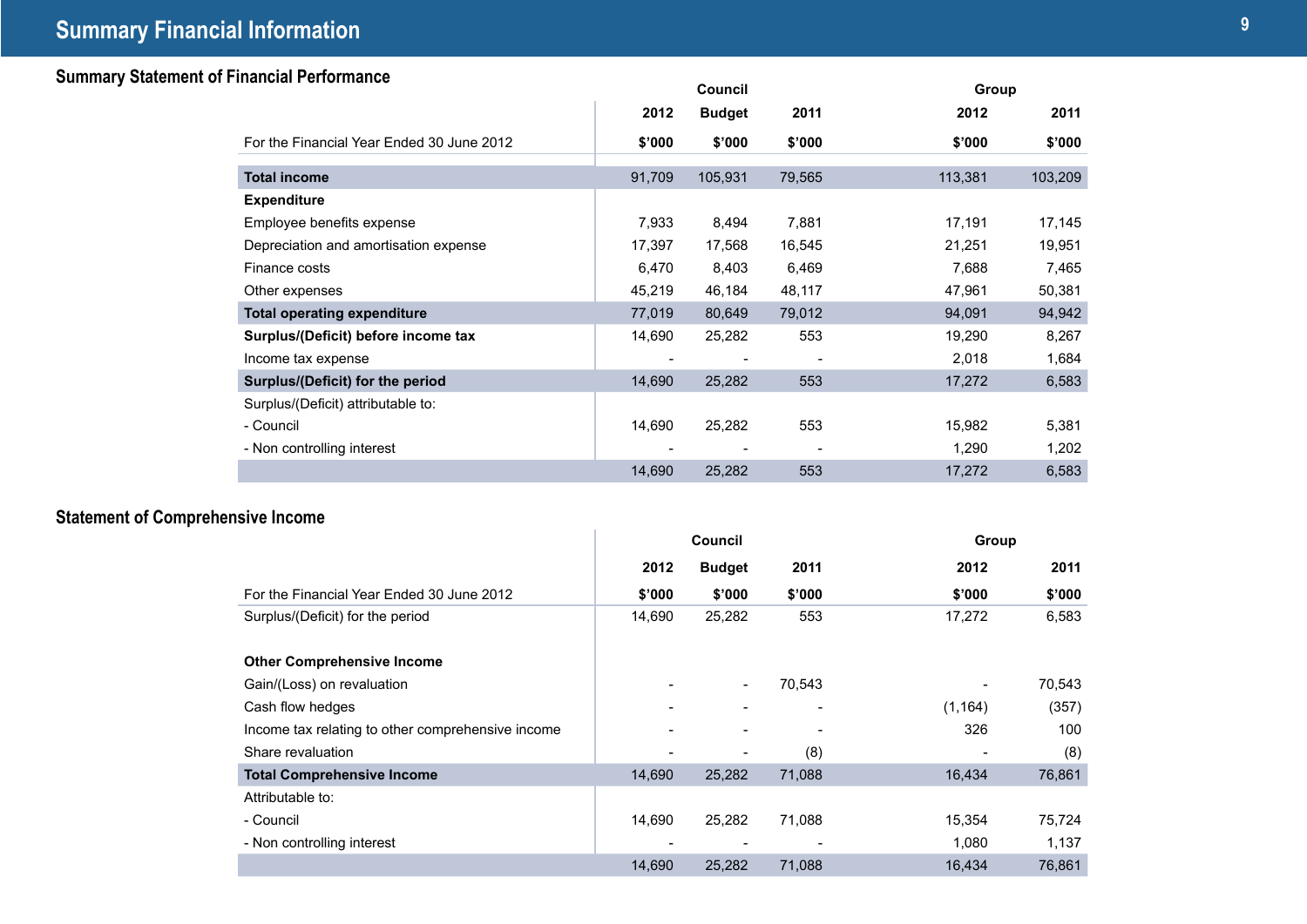## **Statement of Changes in Equity**

| <b>Council</b><br>For the Financial Year Ended 30 June 2012 | <b>Revaluation</b><br><b>Reserves</b><br>\$'000 | <b>Operating</b><br><b>Reserves</b><br>\$'000 | Capital<br><b>Reserves</b><br>\$'000 | <b>Hedging</b><br><b>Reserve</b><br>\$'000 | <b>Retained</b><br><b>Earnings</b><br>\$'000 | <b>Attributable</b><br>to Equity<br><b>Holders</b><br>of Parent<br>\$'000 | <b>Non</b><br><b>Controlling</b><br>Interest<br>\$'000 | TOTAL<br><b>EQUITY</b><br>\$'000 |
|-------------------------------------------------------------|-------------------------------------------------|-----------------------------------------------|--------------------------------------|--------------------------------------------|----------------------------------------------|---------------------------------------------------------------------------|--------------------------------------------------------|----------------------------------|
| Balance at 1 July 2011                                      | 308,103                                         | 13,875                                        | 13,055                               | $\overline{\phantom{a}}$                   | 461.109                                      | 796,142                                                                   | $\overline{\phantom{0}}$                               | 796,142                          |
| Total Comprehensive Income for the year                     | $\blacksquare$                                  | $\overline{\phantom{0}}$                      |                                      | $\overline{\phantom{a}}$                   | 14,690                                       | 14,690                                                                    | Ξ.                                                     | 14,690                           |
| Transfers from/(to) retained earnings                       | (4,377)                                         | (53)                                          | (4,390)                              | $\overline{\phantom{a}}$                   | 8,820                                        | $\overline{\phantom{a}}$                                                  |                                                        | $\overline{\phantom{a}}$         |
| Balance at 30 June 2012                                     | 303,726                                         | 13,822                                        | 8,665                                | ٠                                          | 484,619                                      | 810,832                                                                   |                                                        | 810,832                          |
| For the Financial Year Ended 30 June 2011                   |                                                 |                                               |                                      |                                            |                                              |                                                                           |                                                        |                                  |
| Balance at 1 July 2010                                      | 239,229                                         | 14,979                                        | 13,949                               | $\blacksquare$                             | 456,897                                      | 725,054                                                                   |                                                        | 725.054                          |
| Total Comprehensive Income for the year                     | 70,535                                          |                                               |                                      | $\overline{\phantom{a}}$                   | 553                                          | 71,088                                                                    | Ξ.                                                     | 71,088                           |
| Transfers from/(to) retained earnings                       | (1,661)                                         | (1, 104)                                      | (894)                                | $\overline{\phantom{a}}$                   | 3,659                                        |                                                                           |                                                        |                                  |
| Balance at 30 June 2011                                     | 308,103                                         | 13,875                                        | 13,055                               | $\overline{\phantom{a}}$                   | 461,109                                      | 796,142                                                                   |                                                        | 796,142                          |

| <b>Group</b>                                | <b>Revaluation</b><br><b>Reserves</b> | <b>Operating</b><br><b>Reserves</b> | Capital<br><b>Reserves</b> | Hedging<br><b>Reserve</b> | <b>Retained</b><br><b>Earnings</b> | <b>Attributable</b><br>to Equity<br><b>Holders</b><br>of Parent | <b>Non</b><br><b>Controlling</b><br><b>Interest</b> | <b>TOTAL</b><br><b>EQUITY</b> |
|---------------------------------------------|---------------------------------------|-------------------------------------|----------------------------|---------------------------|------------------------------------|-----------------------------------------------------------------|-----------------------------------------------------|-------------------------------|
| For the Financial Year Ended 30 June 2012   | \$'000                                | \$'000                              | \$'000                     | \$'000                    | \$'000                             | \$'000                                                          | \$'000                                              | \$'000                        |
| Balance at 1 July 2011                      | 383,091                               | 13,875                              | 13,055                     | (192)                     | 474,485                            | 884,314                                                         | 30,230                                              | 914,544                       |
| Total Comprehensive Income for the year     |                                       |                                     | $\overline{\phantom{a}}$   | (628)                     | 15,982                             | 15,354                                                          | 1,080                                               | 16,434                        |
| Dividends paid                              |                                       |                                     |                            | $\overline{\phantom{a}}$  | $\overline{\phantom{a}}$           | $\overline{\phantom{a}}$                                        | (1,072)                                             | (1,072)                       |
| Transfers from/(to) retained earnings       | (4,377)                               | (53)                                | (4,390)                    | $\overline{\phantom{a}}$  | 8,820                              |                                                                 |                                                     |                               |
| Balance at 30 June 2012                     | 378,714                               | 13,822                              | 8,665                      | (820)                     | 499,287                            | 899,668                                                         | 30,238                                              | 929,906                       |
|                                             |                                       |                                     |                            |                           |                                    |                                                                 |                                                     |                               |
| For the Financial Year Ended 30 June 2011   |                                       |                                     |                            |                           |                                    |                                                                 |                                                     |                               |
| Balance at 1 July 2010                      | 314,217                               | 14,979                              | 13,949                     | $\overline{\phantom{a}}$  | 467,173                            | 810,318                                                         | 120                                                 | 810,438                       |
| Total Comprehensive Income for the year     | 70,535                                | $\blacksquare$                      | $\overline{\phantom{a}}$   | (192)                     | 5,381                              | 75,724                                                          | 1,137                                               | 76,861                        |
| Capital introduced to QAC                   |                                       |                                     |                            | $\overline{\phantom{a}}$  |                                    |                                                                 | 27,245                                              | 27,245                        |
| Movement on dilution of shareholding in QAC | $\overline{\phantom{a}}$              |                                     |                            | $\overline{\phantom{a}}$  | (1,728)                            | (1,728)                                                         | 1,728                                               |                               |
| Transfers from/(to) retained earnings       | (1,661)                               | (1, 104)                            | (894)                      | $\overline{\phantom{a}}$  | 3,659                              |                                                                 |                                                     |                               |
| Balance at 30 June 2011                     | 383,091                               | 13,875                              | 13,055                     | (192)                     | 474,485                            | 884,314                                                         | 30,230                                              | 914,544                       |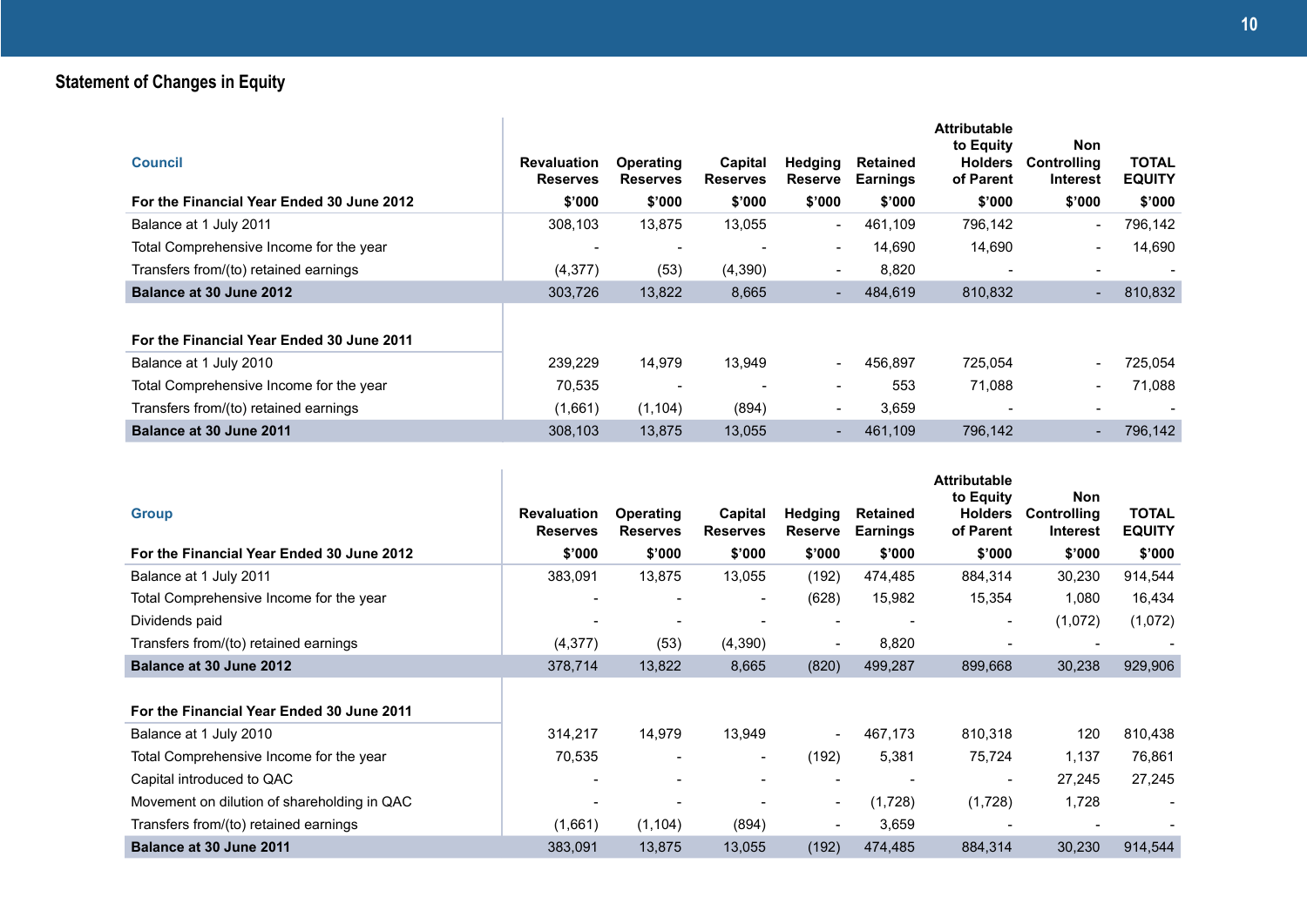### **Summary Statement of Financial Position**

|                               |         | Council       |         | Group     |           |
|-------------------------------|---------|---------------|---------|-----------|-----------|
|                               | 2012    | <b>Budget</b> | 2011    | 2012      | 2011      |
| As at 30 June 2012            | \$'000  | \$'000        | \$'000  | \$'000    | \$'000    |
| Total current assets          | 12,310  | 14,159        | 10,007  | 16,367    | 14,994    |
| Total non-current assets      | 919,741 | 1,040,077     | 901,028 | 1,071,666 | 1,047,060 |
| Total assets                  | 932,051 | 1,054,236     | 911,035 | 1,088,033 | 1,062,054 |
| Total current liabilities     | 88,613  | 36,878        | 16,719  | 94,405    | 27,758    |
| Total non-current liabilities | 32,606  | 109,204       | 98,174  | 63,722    | 119,752   |
| <b>Total liabilities</b>      | 121,219 | 146,082       | 114,893 | 158,127   | 147,510   |
|                               |         |               |         |           |           |
| <b>Net assets</b>             | 810,832 | 908,154       | 796,142 | 929,906   | 914,544   |
| Equity attributable to:       |         |               |         |           |           |
| Council                       | 810,832 | 908.154       | 796,142 | 899,668   | 884,314   |
| Non controlling interest      |         |               |         | 30,238    | 30,230    |
| <b>Total Equity</b>           | 810,832 | 908.154       | 796.142 | 929,906   | 914.544   |

**Mayor**

30 October 2012

**Acting Chief Executive**

30 October 2012

## **Summary Statement of Cashflows**

|                                                                  |           | <b>Council</b> | <b>Group</b> |          |          |
|------------------------------------------------------------------|-----------|----------------|--------------|----------|----------|
|                                                                  | 2012      | <b>Budget</b>  | 2011         | 2012     | 2011     |
| For the Financial Year Ended 30 June 2012                        | \$'000    | \$'000         | \$'000       | \$'000   | \$'000   |
| Net cash inflow/(outflow) from operating activities              | 28,232    | 33.169         | 23,392       | 36.178   | 30.036   |
| Net cash inflow/(outflow) from investing activities              | (32, 430) | (52, 177)      | (21,898)     | (43,501) | (35,452) |
| Net cash inflow/(outflow) from financing activities              | 4,447     | 19.008         | (829)        | 7.166    | 5,823    |
| Net increase/(decrease) in Cash and cash equivalents             | 249       | -              | 665          | (157)    | 407      |
| Cash and cash equivalents at the beginning of the financial year | 991       | 135            | 326          | 3.516    | 3.109    |
| Cash and cash equivalents at the end of the financial year       | 1.240     | 135            | 991          | 3.359    | 3.516    |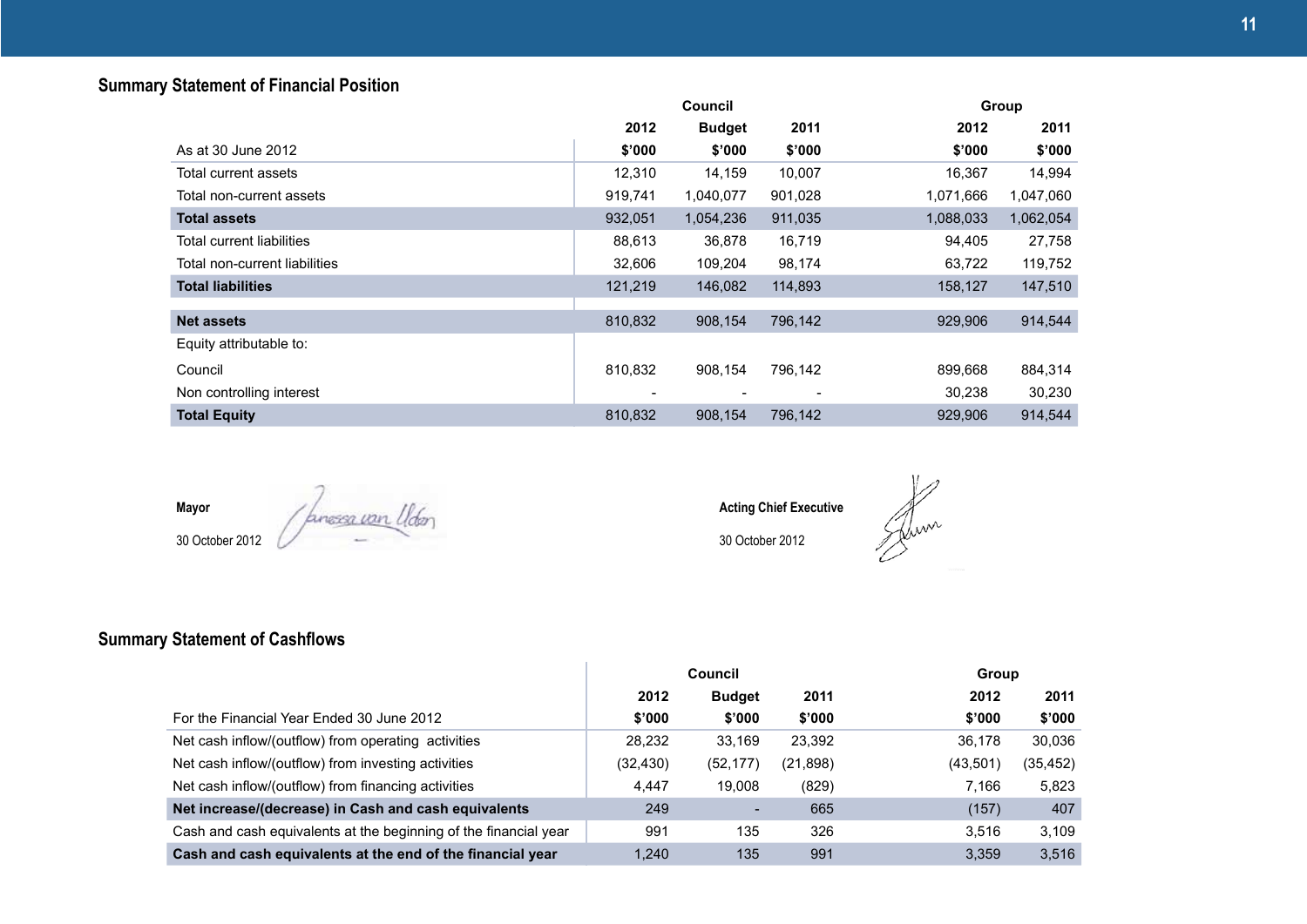The financial statements are presented in thousands of New Zealand dollars. New Zealand dollars are the Council and Groups' functional currency.

The 2011/12 annual report has been audited and gained an unqualified opinion, which means the report has met the requirements of the Local Government Act 2002.

This summary financial report has been examined by the auditor for consistency with the full financial report. The auditor's report is included with this summary. The Council's full financial report has complied with NZ GAAP and stated explicitly that they comply with NZ equivalents to IFRS (International Financial Reporting Standards) as applicable for public entities. The summary report complies with FRS 43 – Summary Financial Statements.

### **Subsequent Events**

#### **Queenstown Airport Corporation Ltd (QAC)**

On 27 August 2012 the QAC Board resolved to pay a final dividend for the year ended 30 June 2012 of \$0.1610 per share, resulting in a dividend of \$2,586,506 (2011: \$3,288,060). Council's share of this dividend will be 1,940,138 (2011: \$2,466,373).

### **Contingent Liabilities**

#### **Council**

#### **Legal Claims**

A total of six building related legal claims were received for buildings within the district at 30 June 2012. Council has been joined as a party in all of these claims, all of which were in respect of alleged weathertightness building defects. The total of the claims is \$10.96m. Claims are dealt with on a case by case basis. Council's liability in relation to these claims has not been established and it is not possible to determine the outcome of the claims at this stage. A loss provision of \$0.8m has been recognised based on current knowledge (note 16). Note that any claims received subsequent to 30 June 2009 are not covered by insurance. Other claims covered by insurance are subject to a cap as to the level of cover provided.

### **Explanation of Major Variances against Budget**

#### **Statement of Financial Performance**

The Council alone recorded a surplus of \$14.7m for the year. This is up from the \$0.6m surplus recorded last year Operating revenues were up by 18.6% on last year but below budget by 8.5% (see below). Operating costs were 4.5% under budget for the year and also down on last year by 2.5%. The reported surplus includes \$4.3m of unrealised losses pertaining to the revaluation of investment property. This follows a 2011 value reduction of \$1.6m.

Revenue was below estimate by \$8.9m for the year ended 30 June, 2012. The following major items (all relating to

capital expenditure) contributed to this variance:

- Development contribution income was below budget by \$2.9m for the year principally because of the continued slowdown in consent related activity.
- Vested Assets were \$2.5m below budget for the year.
- Roading subsidy was \$3.5m under budget for the year, mainly as a result of reduced roading capital expenditure due to the timing and deferral of some projects.

Operating expenditure was \$3.6m (4.5%) below budget for the year ended 30 June 2012. This is very pleasing and means that we were able to stay within budget from an operating perspective. It has been achieved through savings across most activities. These are the major items; mostly positive, that contributed to this variance:

- Interest expense for the year is \$1.93m less than budget. This is a result of the deferral of some capital works and lower than expected interest rates.
- Staff related costs for the year are \$0.56m lower than budget. This is a result of fewer staff being employed and modest increases to remuneration for the year.
- Depreciation expense for the year is \$0.17m lower than budget. This is a non-cash item and relates primarily to the timing of project expenditure and lower than anticipated levels of vested assets.
- Legal costs for the year are \$0.26m below budget. This variance is mostly due to the reduced cost of planning legal expenses including appeals.
- There is \$1.4m of project expenditure that was classified as capital expenditure within the budget but has been charged as an operating expense for the year. This is not an over-spend as there is budget provided to cover it.
- The balance of the positive variance of \$1.5m relates primarily to reduced maintenance and operational costs for utilities, roading and community services.

### **Statement of Financial Position**

The main variance relates to the difference in expected capital expenditure for the year. Capital expenditure was below estimate by \$22.1m for the year ended 30 June 2012. The following major items contributed to this variance:

- The main component of the variance relates to \$5.7m of project expenditure within the water supply and wastewater activities which has been delayed or deferred. Wastewater projects include Project Shotover (short term upgrades) and upgrades to Wanaka (Bremner Bay) and Frankton wastewater pump stations. Water Supply projects include upgrades to Wanaka (Stone Street) and Queenstown (Leary's Gully) water pump stations, as well as the upgrade to the SCADA system and various water demand projects.
- There is \$3.8m of project expenditure within the roading activity which has been delayed or deferred. This includes the Frankton Flats arterial road (\$3.1m) and upgrades to the Ardmore/Brownston intersection in Wanaka (\$0.7m). There are also various rehabilitation projects incomplete at year end: Gorge Rd (stg 2); Malaghans Road and Mt Aspiring Road.
- There is also \$4.1m of project expenditure within the community services activity which has been delayed or deferred. Most of the budget for the Wanaka Sports Facilities project (\$0.39m) was not spent and has been carried forward. Other areas affected were Wakatipu and Wanaka Reserve Land (\$3.8m).
- There is also \$1.7m of project expenditure within the commercial property activity which has been delayed or deferred. This mainly relates to the timing of the development of the Commonage subdivision in Queenstown (\$1.1m) and the upgrade of the apron at Wanaka airport (\$0.6m).
- Vested Assets were \$2.5m below budget for the year.
- Loan Repayments were \$0.7m below budget for the year.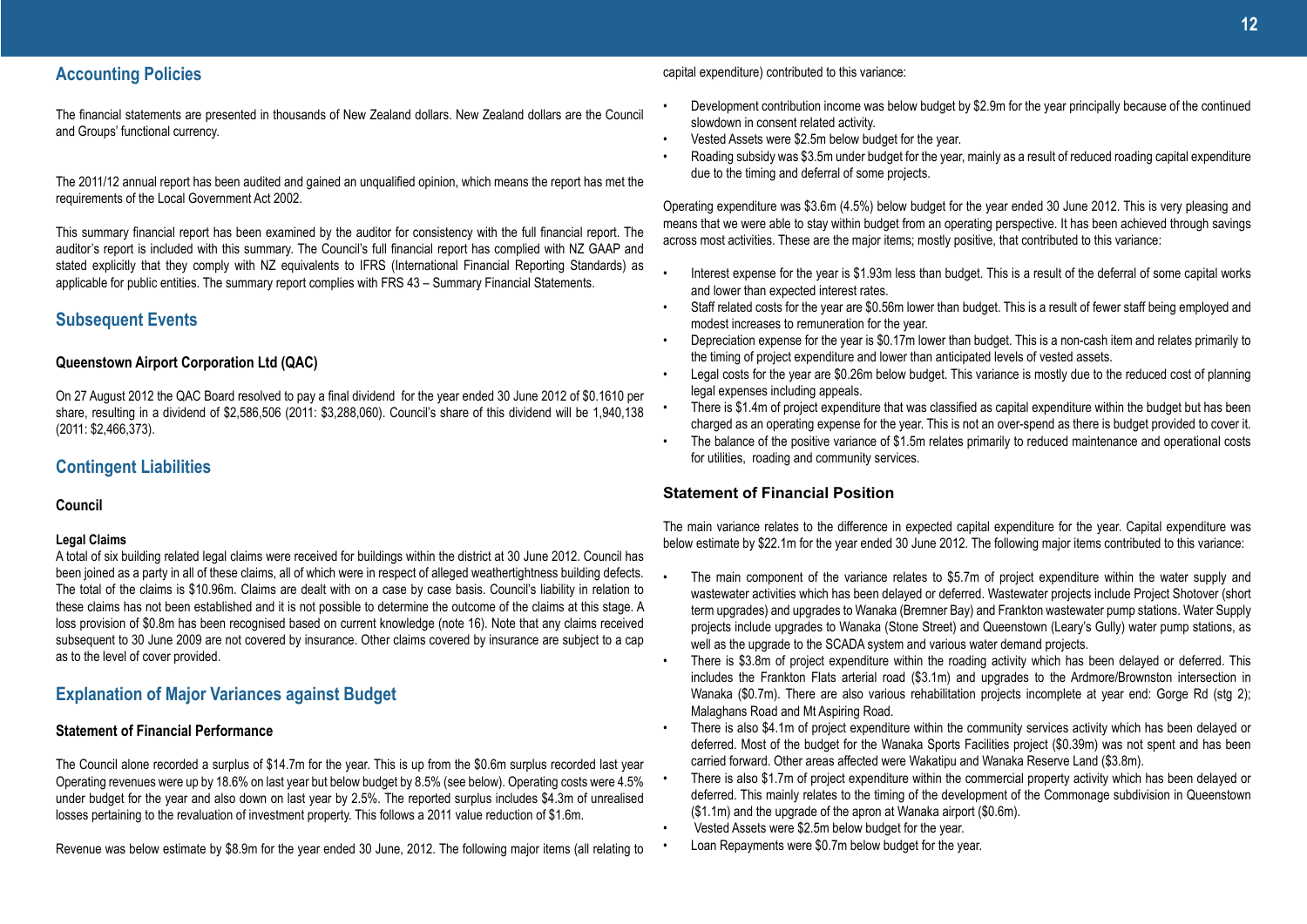• The remaining component of the variance relates to savings achieved against budget for several infrastructure projects and to \$1.4m of project expenditure which was classified as capital expenditure within the budget but which has been charged as an operating expense for the year.

The revaluation of investment property resulted in an unbudgeted reduction in value of \$4.3m for the year. This movement coupled with the \$23.7m unrealised loss for previous three years, has lead to the main variation in the balance sheet which shows Investment Property \$28.5m below the forecast position. Borrowings are \$25m below forecast; this positive variance relates mainly to the deferral and savings associated with capital projects (see above).

### **Statement of Changes in Equity**

Accumulated differences between actual and budgeted net surpluses (for 2012 as described above and for 2011) has resulted in an equity variance of \$97m below forecast.

### **Statement of Cash Flows**

The budget variations explained above also contribute to budget variations in the Cash Flow Statement, particularly cash flows from investing and financing activities. Purchase of property, plant and equipment (i.e. capital expenditure) was \$19m below estimate and new borrowings were consequently around \$15m less than expected.

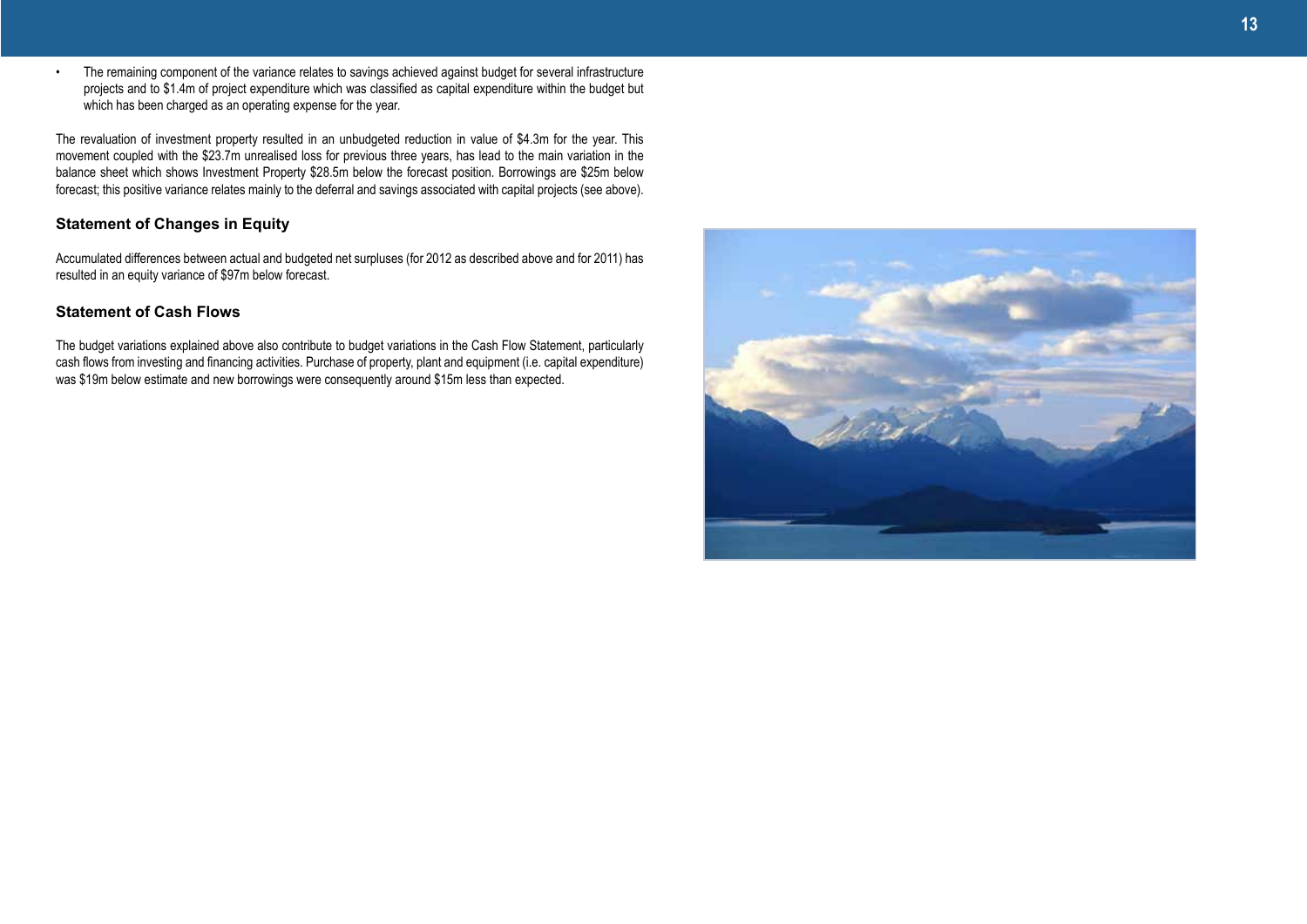## **<sup>14</sup> Summary Statement of Service Performance**

### **Overall Perception of Performance**

#### **Overall Performance QLDC**

Our 2008/2009 Residents' Satisfaction and Opinion Survey introduced a new methodology which offered the opportunity for those participating to choose a neutral position (this is known as a 5-point system). Previously participants were asked to mark either satisfied or dissatisfied.

The move to the 5-point system is considered to be 'best practice' methodology because it shows the true level of satisfaction and dissatisfaction. For the purposes of reporting against 4-point targets, the achievements contained in the report are re-calculated to a 4-point scale.

Overall, on the basis of the 4-point scale we have seen a decrease in satisfaction with the Council being 78.5% satisfaction 2012 (86 % 2011). However this remains higher than 2010 (76%) and 2009 (73.1%). Wanaka residents were less satisfied, affecting the percentage, while Queenstown and Out of Town ratepayers were the most satisfied.

*The following is a selection of our key targets by activity. Details of all targets are available in the full annual report.*

## **Governance and District Promotion - Key Targets**

Overall activity performance: 60% of targets achieved. (56% 2011).

### **Community Leadership**

#### **Target Achievement**

75% satisfaction with the level of community consultation 79% satisfaction achieved. (77% 2011). as determined by the annual residents satisfaction survey.

### **Tourism Marketing**

| Target                                       | <b>Achievement</b>                                                                                                                                           |
|----------------------------------------------|--------------------------------------------------------------------------------------------------------------------------------------------------------------|
| satisfaction survey, with Tourism Promotion. | 90% satisfaction, as determined by the annual residents 90% Destination Queenstown, 83% Arrowtown<br>Promotion Board, 81% Lake Wanaka Tourism<br>(87% 2011). |

## **Property - Key Targets**

Overall activity performance: 57% of targets achieved (50% 2011).

### **Camping Grounds**

| Target                                             | <b>Achievement</b>                     |
|----------------------------------------------------|----------------------------------------|
| 80% satisfaction for all camping grounds as deter- | 74% satisfaction achieved. (75% 2011). |
| mined by annual residents satisfaction survey.     |                                        |

## **Community - Key Targets**

Overall activity performance: 75% of targets achieved. (81% 2011).

### **Library Services**

| Target                                                                                                                                                  | Achievement |
|---------------------------------------------------------------------------------------------------------------------------------------------------------|-------------|
| 95% satisfaction with the range of books available as 93% satisfaction achieved. (96% 2011).<br>determined by the annual residents satisfaction survey. |             |

### **Community Development**

| <b>Target</b>                                                                                                                              | Achievement |
|--------------------------------------------------------------------------------------------------------------------------------------------|-------------|
| 85% satisfaction with community grants as determined 84% satisfaction achieved. (88% 2011)<br>by the annual residents satisfaction survey. |             |

### **Community Information**

| <b>Target</b>                                                                                                                                                       | Achievement |
|---------------------------------------------------------------------------------------------------------------------------------------------------------------------|-------------|
| 85% satisfaction with how well residents are kept 77% satisfaction achieved. (84% 2011).<br>informed, as determined by the annual residents<br>satisfaction survey. |             |

### **Public Toilets**

| <b>Target</b>                                                                                                                | <b>Achievement</b>                                                             |
|------------------------------------------------------------------------------------------------------------------------------|--------------------------------------------------------------------------------|
| Satisfaction as determined by annual residents<br>satisfaction survey:<br>75% provision of public toilets<br>75% cleanliness | 86% satisfaction achieved. (86% 2011)<br>83% satisfaction achieved. (90% 2011) |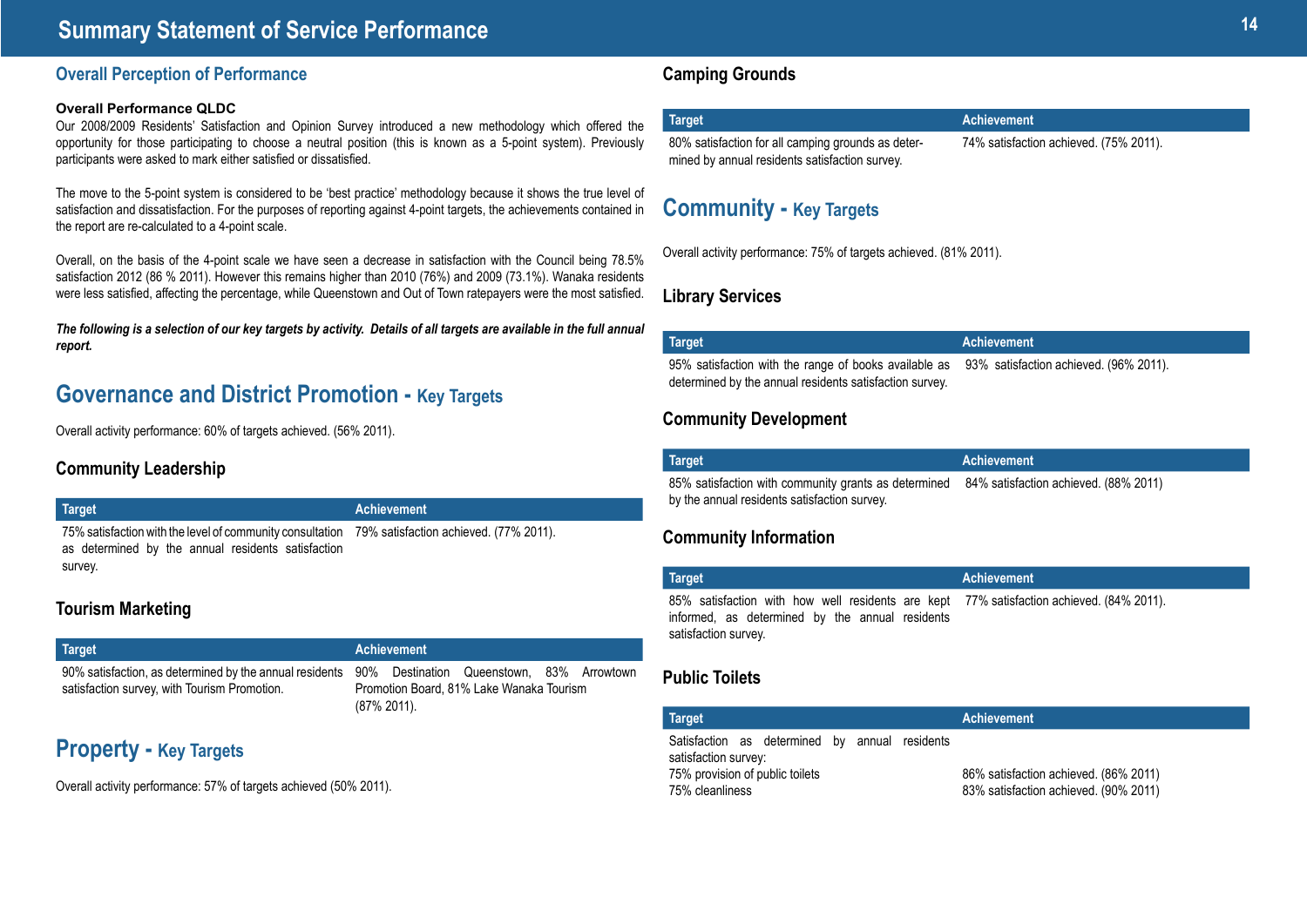| Target                                                                                    | <b>Achievement</b> |
|-------------------------------------------------------------------------------------------|--------------------|
| 80% satisfaction with swimming pools, as determined 84% satisfaction achieved. (80% 2011) |                    |
| by the annual residents satisfaction survey.                                              |                    |
| $- - - -$                                                                                 | ____               |

90% satisfaction with community halls, as determined 79% satisfaction achieved. (83% 2011) by the annual residents satisfaction survey.

### **Waterways Facilities**

| <b>Target</b> | Achievement |
|---------------|-------------|
|               |             |

**Target Achievement**

80% satisfaction with waterways facilities as determined 77% achieved. (84% 2011). by annual residents satisfaction survey.

### **Parks and Recreation Facilities**

| $\sim$                                                                                   |  |
|------------------------------------------------------------------------------------------|--|
| 90% satisfaction with parks, reserves and gardens 96% satisfaction achieved. (97% 2011). |  |
| maintenance as determined by the annual residents                                        |  |
| satisfaction survey.                                                                     |  |

85% satisfaction with number of sportsgrounds, as 84% satisfaction achieved. (86% 2011). determined by the annual residents satisfaction survey.

90% satisfaction with provision of cycleways and 97% satisfaction achieved. (96% 2011). walkways, as determined by the annual residents satisfaction survey.

### **Emergency Services**

## **Target Achievement**

90% satisfaction with rural fire suppression, as 93% satisfaction achieved. (94% 2011) determined by the annual residents satisfaction survey.

90% satisfaction with Civil Defence activities as 87% satisfaction achieved. (91% 2011) determined by the annual residents satisfaction survey.

## **Resource Management and Regulation - Key Targets**

Overall activity perfomance: 65% of targets achieved. (73% 2011).

### **The District Plan**

| <b>Target</b>                                                                                                     | <b>Achievement</b>                                                                                                                                                                                                                                       |
|-------------------------------------------------------------------------------------------------------------------|----------------------------------------------------------------------------------------------------------------------------------------------------------------------------------------------------------------------------------------------------------|
| 70% Satisfaction with District Plan planning policy as<br>determined by the annual residents satisfaction survey. | Protection natural landscapes 74% satisfaction (73%)<br>2011).<br>Protection ecosystem 73% satisfaction (76% 2011).<br>Protection rural character 74% satisfaction (69% 2011).<br>Protection amenities in town centre 84% satisfaction<br>$(69\% 2011).$ |
|                                                                                                                   |                                                                                                                                                                                                                                                          |

### **Resource Consents**

| Target                                                                                                                                               | <b>Achievement</b> |
|------------------------------------------------------------------------------------------------------------------------------------------------------|--------------------|
| 50% satisfaction with resource consent planning as  22% satisfaction achieved. (49% 2011)<br>determined by the annual residents satisfaction survey. |                    |
| 100% of resource consent applications and related 100% achieved. (97% 2011)<br>functions are processed within statutory timeframes.                  |                    |

### **General Environmental Health**

| <b>Target</b>                                        | Achievement                           |
|------------------------------------------------------|---------------------------------------|
| 80% Satisfaction with noise control as determined by | 51% satisfaction achieved. (67% 2011) |
| annual residents satisfaction survey.                |                                       |

### **Inspection and Licensing**

| <b>Target</b>                                                                                                             | <b>Achievement</b>                                                             |
|---------------------------------------------------------------------------------------------------------------------------|--------------------------------------------------------------------------------|
| Satisfaction as determined by annual residents satis-<br>faction survey:<br>Liquor Licensing - 60%<br>Food Premises - 80% | 81% satisfaction achieved. (81% 2011)<br>85% satisfaction achieved. (94% 2011) |

### **Dog and Animal Control**

| <b>Target</b> '                                                        | <b>Achievement</b>                    |
|------------------------------------------------------------------------|---------------------------------------|
| Satisfaction as determined by annual residents<br>satisfaction survey: |                                       |
| 80% Registration and Licensing.                                        | 74% satisfaction achieved. (86% 2011) |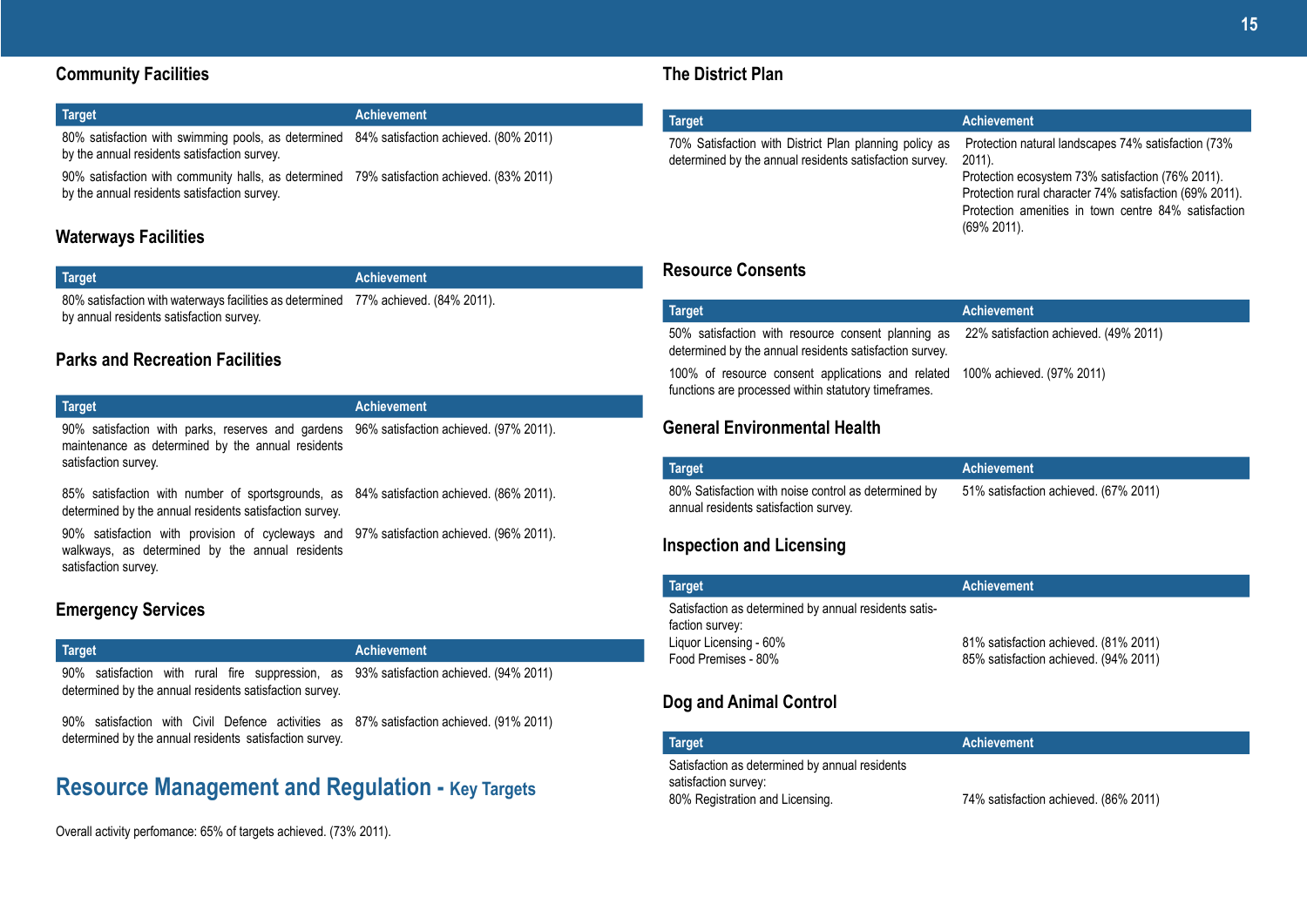### **Carparking Enforcement**

| Target                                                                                                                                                  | Achievement |
|---------------------------------------------------------------------------------------------------------------------------------------------------------|-------------|
| 60% satisfaction with parking enforcement services as 42% satisfaction achieved. (65% 2011).<br>determined by the annual residents satisfaction survey. |             |

### **Building Control**

| <b>Target</b>                                                                                                                   | <b>Achievement</b>                                                               |
|---------------------------------------------------------------------------------------------------------------------------------|----------------------------------------------------------------------------------|
| Satisfaction as determined by annual residents<br>satisfaction survey:<br>Building Control Services - 60%<br>LIM Services - 80% | 40% satisfaction achieved. (51% 2011).<br>71% satisfaction achieved. (85% 2011). |

### **Waterways Control**

| <b>Target</b>                                           |  |  |  |  | <b>Achievement</b> |                                                                                        |
|---------------------------------------------------------|--|--|--|--|--------------------|----------------------------------------------------------------------------------------|
|                                                         |  |  |  |  |                    | 90% satisfaction with Harbourmaster Services as 87% satisfaction achieved. (89% 2011). |
| determined by the annual residents satisfaction survey. |  |  |  |  |                    |                                                                                        |

## **Utilities - Key Targets**

Overall activity performance: 44% of targets achieved. (50% 2011).

### **Water Supplies**

| Target                                                                     | <b>Achievement</b>                     |
|----------------------------------------------------------------------------|----------------------------------------|
| Satisfaction as determined by the annual residents<br>satisfaction survey: |                                        |
| 95% water quality                                                          | 78% satisfaction achieved. (80% 2011). |

### **Stormwater**

| Target                                                  |  |  |  |  |  | <b>Achievement</b>                                                                    |  |
|---------------------------------------------------------|--|--|--|--|--|---------------------------------------------------------------------------------------|--|
|                                                         |  |  |  |  |  | 90% Satisfaction with storm water facilities as 70% satisfaction achieved. (76% 2011) |  |
| determined by the annual residents satisfaction survey. |  |  |  |  |  |                                                                                       |  |

### **Wastewater**

| <b>Target</b>                                                                              | Achievement                           |
|--------------------------------------------------------------------------------------------|---------------------------------------|
| 90% Satisfaction with wastewater as determined by<br>annual residents satisfaction survey. | 82% satisfaction achieved. (86% 2011) |

### **Waste Management**

| 87% satisfaction achieved. (92% 2011) |
|---------------------------------------|
|                                       |
|                                       |
| 80% satisfaction achieved. (89% 2011) |
| 91% satisfaction achieved. (89% 2011) |
| 78% satisfaction achieved. (90% 2011) |
| 84% satisfaction achieved. (89% 2011) |
|                                       |
|                                       |

In accordance with the Waste Management Strategy to 29% achieved. (29% 2011) divert 35% of waste from landfill.

## **Roading and Parking - Key Targets**

Overall activity performance: 67% of targets achieved. (85% 2011)

### **Roading**

| <b>Target</b>                                                               | <b>Achievement</b>                    |
|-----------------------------------------------------------------------------|---------------------------------------|
| Satisfaction with:                                                          |                                       |
| 70% Sealed roads                                                            | 77% satisfaction achieved. (83% 2011) |
| 70% Unsealed roads                                                          | 60% satisfaction achieved. (78% 2011) |
| 60% Footpaths                                                               | 67% satisfaction achieved. (74% 2011) |
| 65% Bus Stop Facilities                                                     | 84% satisfaction achieved. (85% 2011) |
| 90% Trails and Cycleways                                                    | 97% satisfaction achieved. (96% 2011) |
| 100% Street and litter cleaning.                                            | 87% satisfaction achieved. (83% 2011) |
| 65% Accessibility and convenience of the Transport<br>Network (new measure) | 77% satisfaction achieved.            |
| based on the annual residents satisfaction survey.                          |                                       |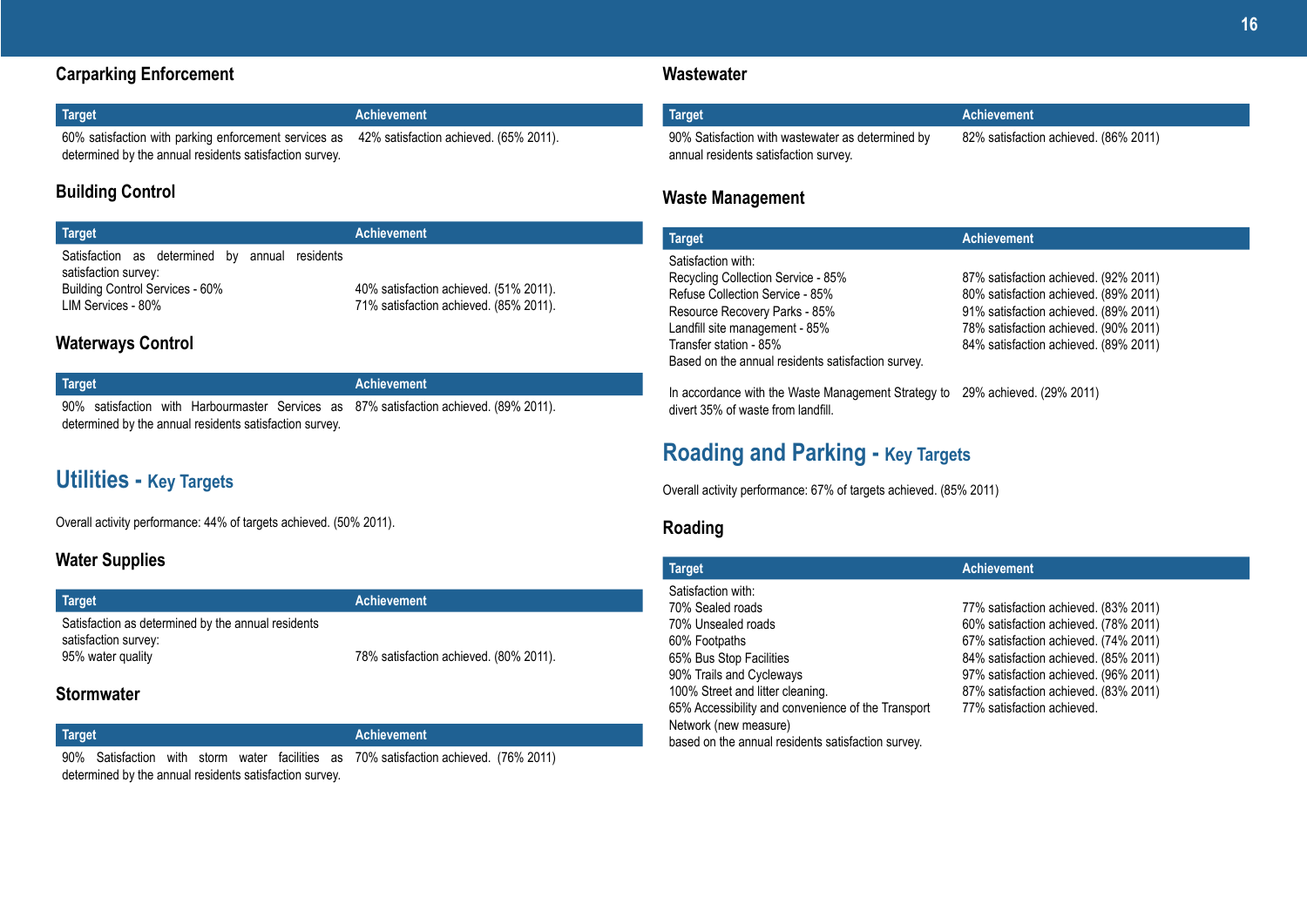## **Parking Facilities**

### **Target Achievement**

60% Overall Satisfaction with parking facilities based on the annual residents satisfaction survey.

42% satisfaction achieved. ( 56% 2011).